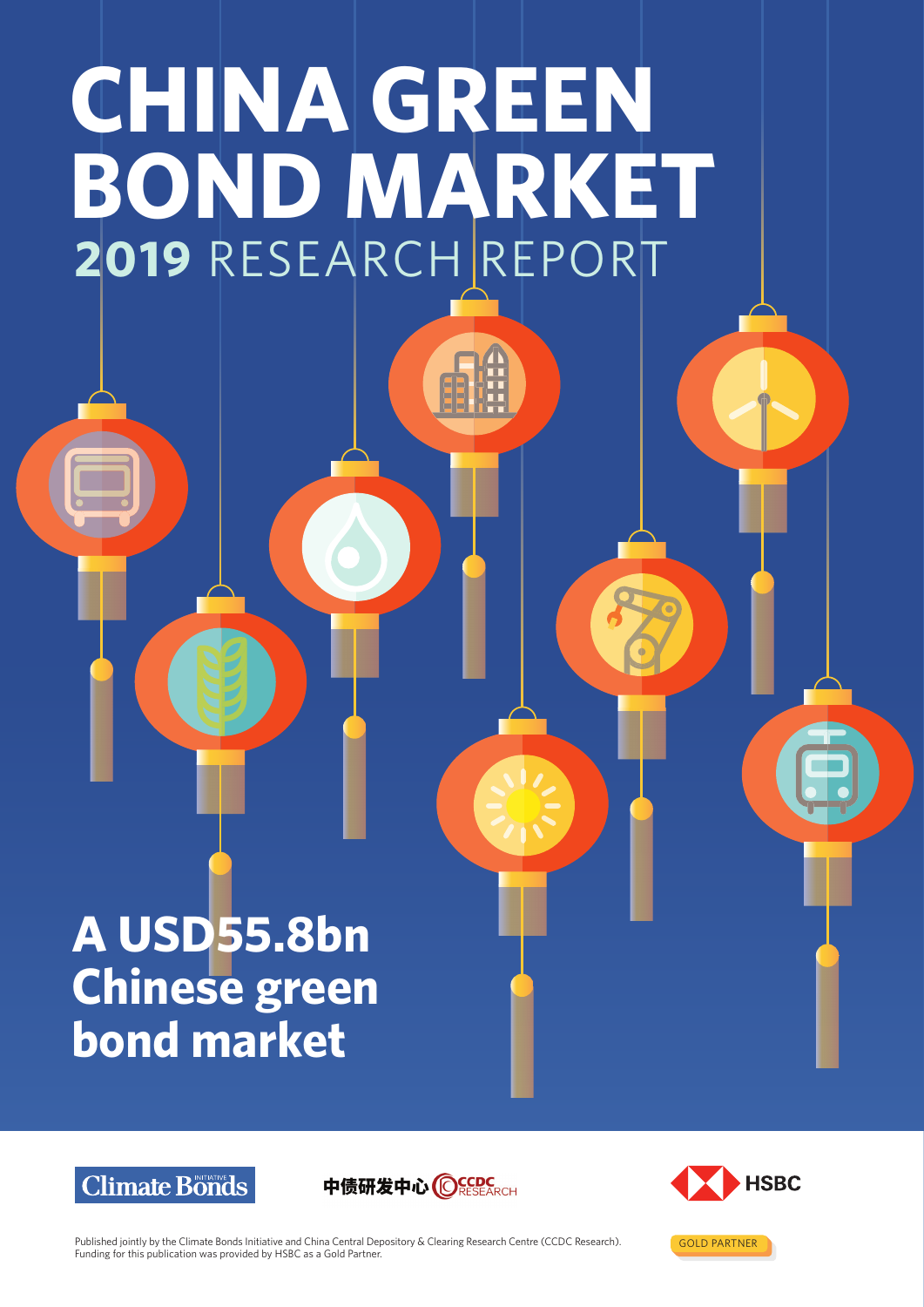## **Introduction**

This is our fourth China Green Bond major developments that have taken place during 2019 with a focus on issuance, policy development and wider market growth. HSBC is a supporting organisation for this publication.

Climate Bonds Initiative is an international organisation working solely to mobilise the largest capital market of all, the USD100

trillion bond market, for climate change the cost of capital for large-scale climate and infrastructure projects and to support governments seeking to increase capital market investment to meet climate goals. The Climate Bonds Initiative carries out market analysis, policy research and market development. It advises governments and regulators and administers a global green bond certification scheme.

Climate Bonds Partners range from investors representing USD14tn of assets under management and the world's leading investment banks to governments Climate Bonds Initiative is the lead partner in the Green Infrastructure Investment Coalition. Sean Kidney, Climate Bonds Initiative's CEO, is a member of the European Commission's Technical Expert Group on Sustainable Finance.

#### **Executive Summary**

In 2019, the total amount of Chinese green bonds issued in both domestic and overseas market reached USD55.8bn (RMB386.2bn), representing a 33% increase from the USD42bn (RMB282.6bn) in 2018.

China, the USA and France led the country rankings once again by the total amount of labelled green bonds. China was the largest source of labelled green bonds. 2019 was marked by new developments in China's profile of issuer types. The most noticeable is the strong growth in the total volume of green bonds issued by Non-Financial Corporates that have increased by 54% year-on-year. We have also seen the first municipal green bond from China which reflects Chinese local governments' ambitions to address climate change and local environmental issues.

Transport is the largest theme among bonds aligned with Climate Bonds

Initiative's (CBI) definition, followed by Energy. However, while Energy-related issuance remained almost the same, Transport has continued to show a robust increase, this time by 11% from USD10.1bn (RMB70.5bn) to USD11.2bn (RMB78.1bn).

China also remains one of the largest global sources of Certified Climate Bonds. In 2019, Chinese issuers brought four Certified deals to the market, totalling USD3bn (RMB21bn).

By the end of 2019, the total outstanding amount of China's domestic green bond market stood at USD140bn (RMB977.2bn). A total of USD124bn (RMB865.5bn) worth of green bonds in China reach maturity in the next 5 years, representing 88% of the total outstanding, suggesting a significant opportunity for green bond refinancing.

Currently, discrepancies still exist between China's local green bond guidelines and the international ones, especially when it comes to the eligibility of green projects and disclosure on the proceeds allocation. We analysed Chinese green bonds that are in line with Climate Bonds Initiative's green definition in this report.

This report also sheds light on green bond policy development in 2019. Going forward, the government's role in providing consistent and credible policy signals will continue to be paramount for the sustained and orderly growth of China's domestic green bond issuance volume. We have identified recommendations for supporting the further development of China's green bond market, as well as increasing financing for the country's transition to a low-carbon, sustainable economy.

Figures in this report refer to labelled green bonds issued by entities domiciled in mainland China. In the domestic market, labelled green bonds are either approved by the regulators or registered at stock exchanges. Exchange rates may vary throughout the report as the actual exchange rate on each bond's issuance date is reflected.



#### China's labelled green bond issuance

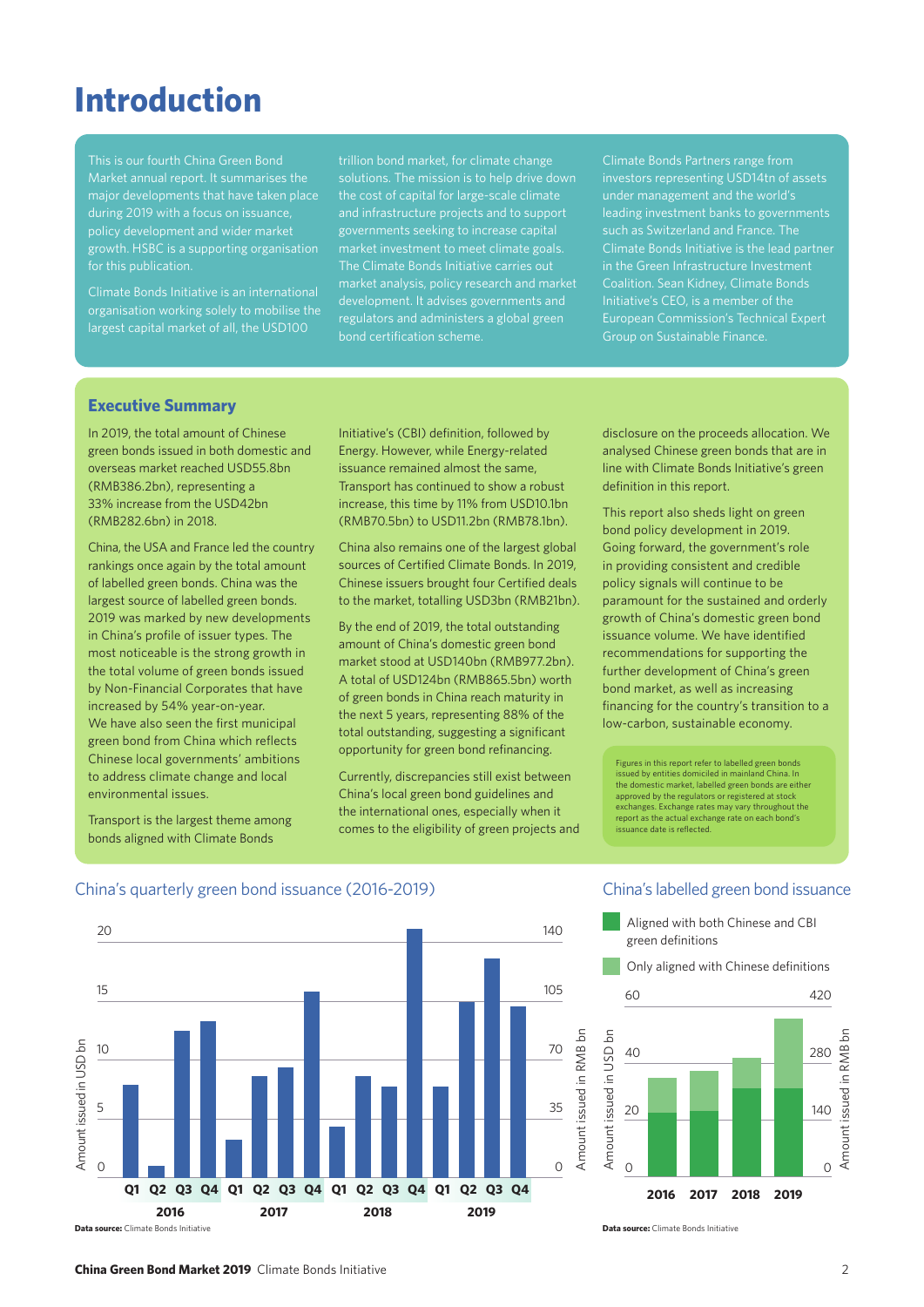# **2019 China green bond market: a new milestone**

The total amount of Chinese green bonds issued in both domestic and overseas market reached USD55.8bn (RMB386.2bn), representing a 33% increase from the USD42bn (RMB282.6bn) achieved in 2018.

Driven by policy initiatives and regulations, the total annual volume of China's domestic green bond market has increased by 60% since 2016, when People's Bank of China (PBoC) and the National Development and Reform Commission (NDRC) both issued green bond guidelines to kick off the market.

The volume of Chinese green bonds issued overseas has also grown rapidly. Since the first offshore green bond brought to the Hong Kong Exchange (HKEX) by Gold Wind in June 2015, there have been 36 Chinese issuers with a total of USD33.8bn (RMB240bn) green bonds issued overseas.

#### China's green bond issuance in a global context





### **China is the largest source of labelled green bonds in 2019**

Global green bond issuance that is aligned with CBI green definitions reached USD259bn in 2019, marking a new global record. The total is up by 52% on the final 2018 figure of USD170.6bn.

With debut green bond issuances from Barbados, Russia, Kenya, Panama, Greece, Ukraine, Ecuador and Saudi Arabia, the market saw further geographic diversification. This is particularly welcome as all the new entrants are from Emerging Markets (EM).

The Netherlands Certified Sovereign Climate Bond (EUR5.9bn/USD6.7bn) from Dutch State Treasury Agency (DSTA) ranked the largest single green bond deal of 2019.

China, the USA and France led the country rankings once again by the total amount of labelled green bonds. China was the largest

2019 global green bond issuance: top 15 countries

source of labelled green bonds with USD55.8bn (RMB386.2bn) green bonds issued.

Industrial and Commercial Bank of China (ICBC) is the largest Chinese issuer in 2019, with a total of USD5.3bn (RMB36.7bn) equivalent green bonds issued through its Singapore and Hong Kong branches. In addition, ICBC Financial Leasing - a subsidiary of the banking group, has also issued a USD600m green bond on Hong Kong Exchange (HKEX).

However, discrepancies still exist between China's local green bond guidelines and the international ones, especially when it comes to the eligibility of green projects and disclosure (see page 13). On the definitions of some projects, the international guidelines pay more attention to climate change mitigation and

adaptation, while the China's domestic ones also emphasise on environmental benefits such as pollution reduction, resource conservation and ecological protection in addition to the reduction of greenhouse gas emissions. In addition, China's local green bond guidelines also allow the proceeds of some type of green bonds to be used as general corporate operating capital.

Screened against the CBI Green Bond Database Methodology (2019 version), we have identified USD31.3bn (RMB216.8bn) worth of Chinese green bonds that are aligned with both Chinese and CBI green definitions, while USD24.5bn (RMB169.4bn) only aligned with China's local definitions of green. The volume of CBI-aligned green bonds could be even bigger if transparency and integrity are improved in the future.

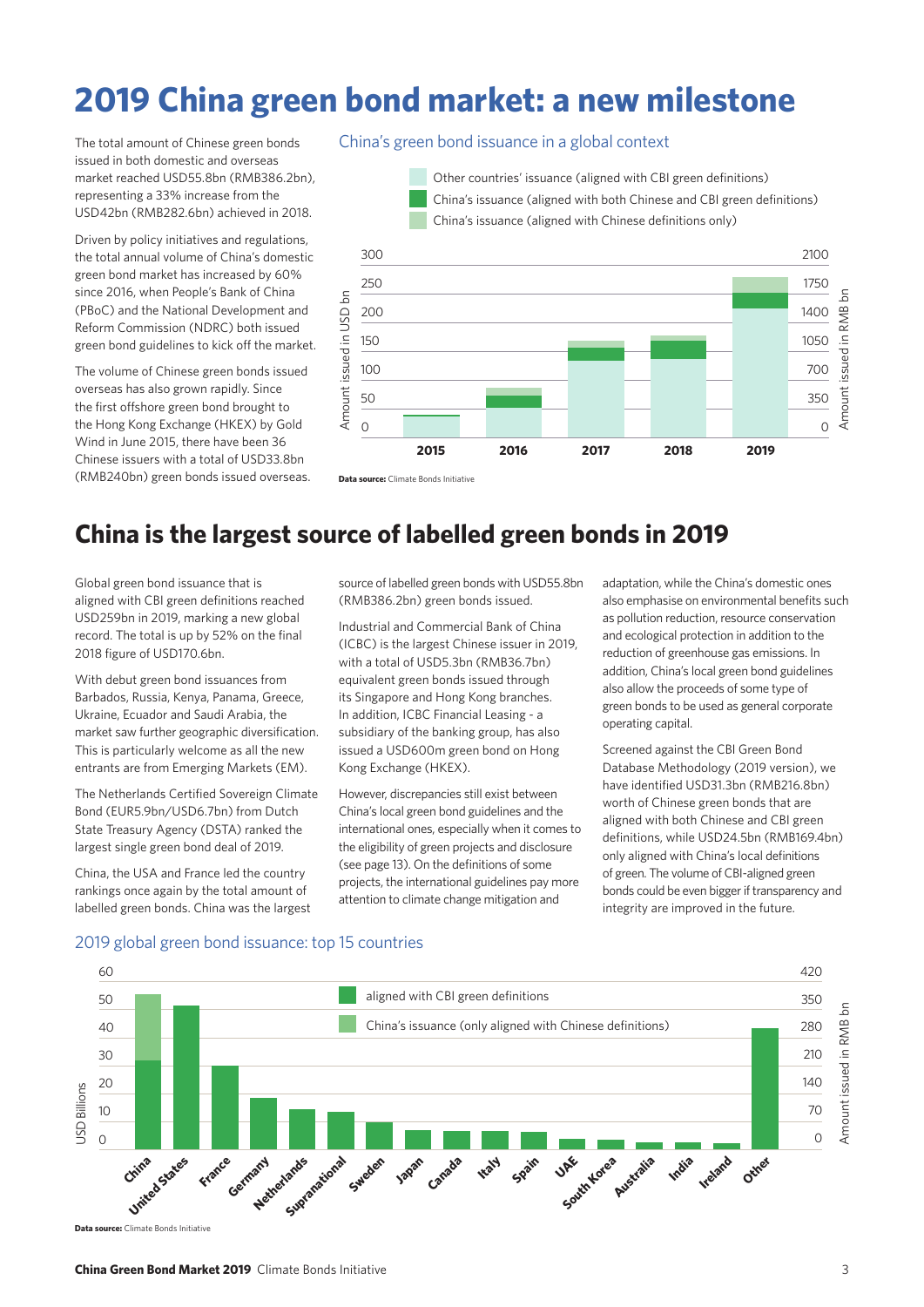### **Further diversification of green bond issuer types**

#### **Non-Financial Corporates rise above Financial Corporates to take top spot**

2019 has been marked by new developments in China's profile of issuer types. The most noticeable is the strong growth in the total volume of green bonds issued by Non-Financial Corporates that have increased by 54% year-on-year, representing 37% of the total volume of issuance in 2019.

China Three Gorges was the largest Non-Financial Corporate issuer in 2019, with six bonds totalling USD5.1bn (RMB35bn). Lu'An Mining Industry Group and Shandong Iron & Steel Company followed. Within aligned issuers, however, Sichuan Railway Investment Group (three deals), CGN Power Company International (one deal) and Beijing Infrastructure Investment (one deal) rank top, with a combined issuance of USD1.9bn (RMB13bn).

Non-Financial Corporates thus became the largest issuer type in 2019, rising above Financial Corporates, which had dominated issuance since 2015.

#### **Financial Corporate volumes slightly increased**

Despite the slight increase in volume, the share of Financial Corporates dropped from 48% in 2018 to just under 37% in 2019 given the increase in Non-Financial Corporates. In the meantime, Financials witnessed further diversification in 2019 with the emergence of sub-categories, such as financial leasing companies.

#### The growth of green bonds issued by financial leasing companies



Diversified Chinese issuer types (all labelled green bonds)



#### **Data source:** Climate Bonds Initiative

#### **Financial Leasing companies' entrance in the green bond market**

Financial leasing companies, as a sub-category of Financial Corporate issuers, accelerated their issuance in 2019. Nine financial leasing companies brought 14 deals to the market over the year, issuing a total of USD1.7bn (RMB12bn), which is more than double the volume in 2018. Renewable energy dominates the use of proceeds mix, representing 65% in

2019. Solar and wind equipment are the most common assets. For example, Jiangsu Financial Leasing issued the first Certified Climate Bond in China's domestic market. The deal supports floating solar farms on freshwater bodies. Water is the second largest sector, accounting for 13%. Huarong Financial Leasing used its RMB2bn (USD291m) green bonds to purchase wastewater treatment facilities to serve its clients in a sale-leaseback contract.

#### **Financial leasing in low carbon sectors**

Financial Leasing is an alternative way of financing whereby a leasing company purchases an asset and leases it to its customer(s). The leasing company (the 'Lessor') maintains ownership of the purchased assets and receives lease payments from the customer (the 'Lessee'), while the Lessee enjoys the use of the asset for the duration of the lease agreement, usually accompanied by an option to buy the asset at the end of the leasing contract.

#### **How it works for green assets?**

The cost of purchasing, installing and maintaining low carbon infrastructure is usually high and beyond the reach of most consumers or even operators. Low carbon

equipment such as solar photovoltaic (PV) generators, wind turbines, water and waste treatment facilities, and even an EV fleet can be arranged via a leasing contract where the lessor purchase the equipment and, in some cases, provides installation, setup, training and/or maintenance services to the lessee.

#### **New trend to watch**

Financial leasing provides easier access to equipment for renewable energy operators or suppliers entering the market, while green bonds give financial leasing companies the ability to finance the purchase of low carbon assets. In the midst the strong growth in China's infrastructure spending - especially in the low carbon sector - we find financial leasing firms may have a greater role to play in driving up the green bond issuance.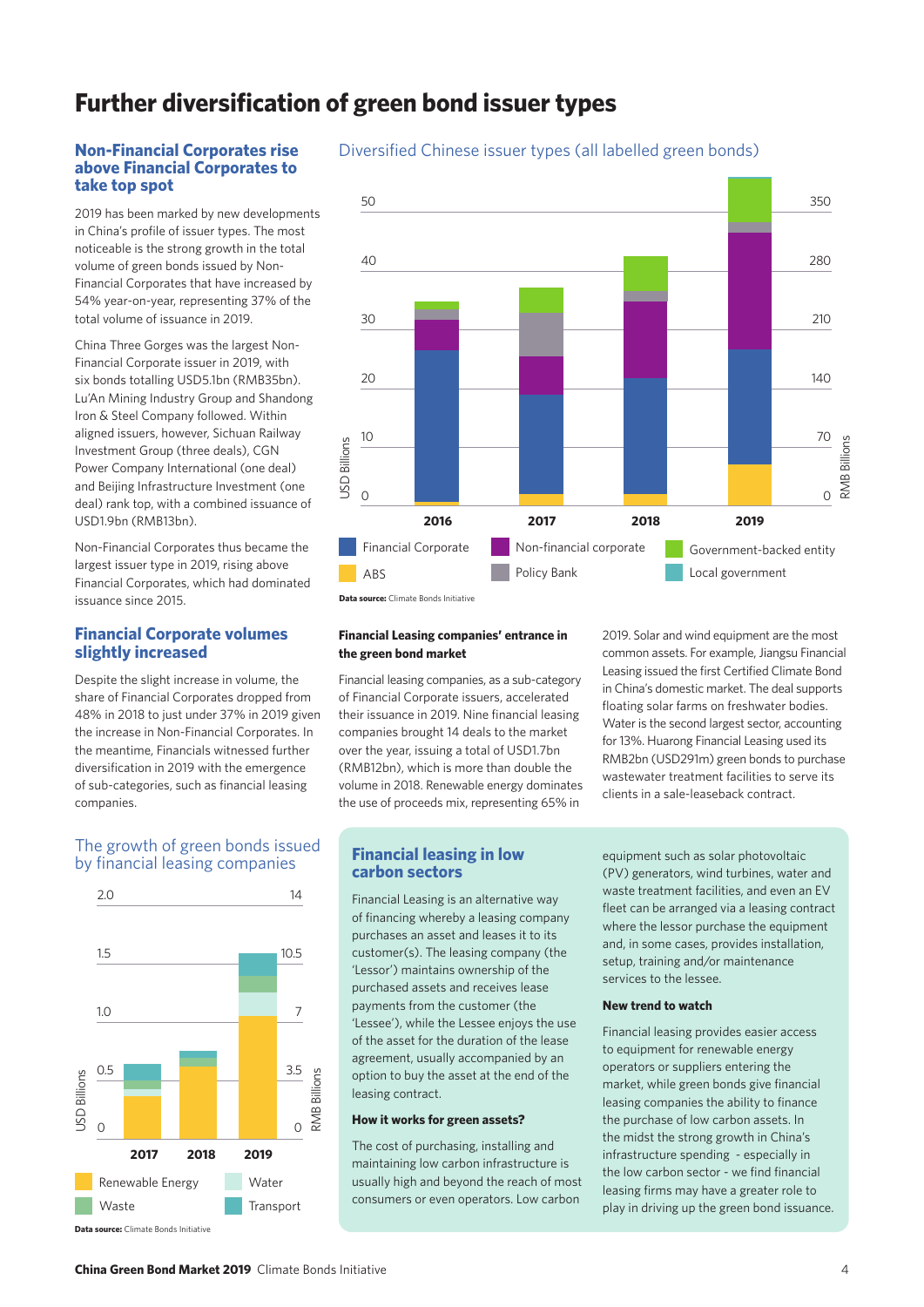#### **Local Government Financing Vehicles (LGFVs) contributed USD6.2bn (RMB42.5bn) to total issuance in 2019**

Local government financing vehicles, or LGFVs, are financing firms established and owned by the local government in order to finance the investment and construction of public projects. Green bonds issued by LGFVs largely reflect Chinese local governments' ambitions to address climate change and local environmental issues. Climate Bonds categorises LGFVs as government backed entities in the Climate Bonds Initiative China green bond database.

The volumes of LGFVs green bonds have increased by four times since the inaugural issuance from Jiangsu Guoxin Investment, an investment and holding company of the State-owned Assets Supervision and Administration Commission of Jiangsu Province in 2016. The surge was primarily driven by provincial LGFVs.

There are four formal levels of administration in China - provincial, prefectural, county and township. The issuance of LGFVs green bonds varies significantly across provinces. From 2016 up until December 2019, the total green bond issuance from LGFVs has reached USD17.5bn (RMB118bn). Guangdong province has the largest cumulative volume (USD4bn/RMB27bn), followed by Anhui Province (USD3.2bn/RMB21.5bn) and Shandong Province (USD3.1bn/RMB21.3bn).

Low carbon transport such as local mass transit system is the most funded project type by LGFVs issuers. For example, Nanjing Metro Group and Chengdu Rail Transit Group raised proceeds for local metro or urban light rail expansion. Water infrastructure is another big area, with issuers such as Shandong Water Affairs Development, whose debut green bond was planned to finance a sewage treatment and three water supply projects in the local region.

#### **The first green bond from a Chinese Local Government**

The People's Government of Jiangxi's inaugural green bond marks the first municipal green bond from China. RMB300m proceeds will be fully allocated to two utility tunnel projects. Utility tunnels, also known as common service tunnels or underground pipeline corridors, are passages built underground to house utility lines such as electricity, water supply and sewer pipes, as well as telecommunications such as fibre optics, and telephone cables. One tunnel to be financed by this bond will include pipelines that are related to smart city

#### The evolution of LGFVs green bond issuance



#### TOP 5 provinces in cumulative LGFVs green bond issuance







**Data source:** Climate Bonds Initiative

management, such as water supply and fire control systems. The other tunnel will accommodate drinking water, recycled water, electricity, and telecommunications, etc.

Together with Xinjiang, Guangdong, Guiyang and Zheijang, Jiangxi province is a green finance pilot zone in China. More green bonds issuance from the Chinese public sector, particularly from these pilot zones are expected.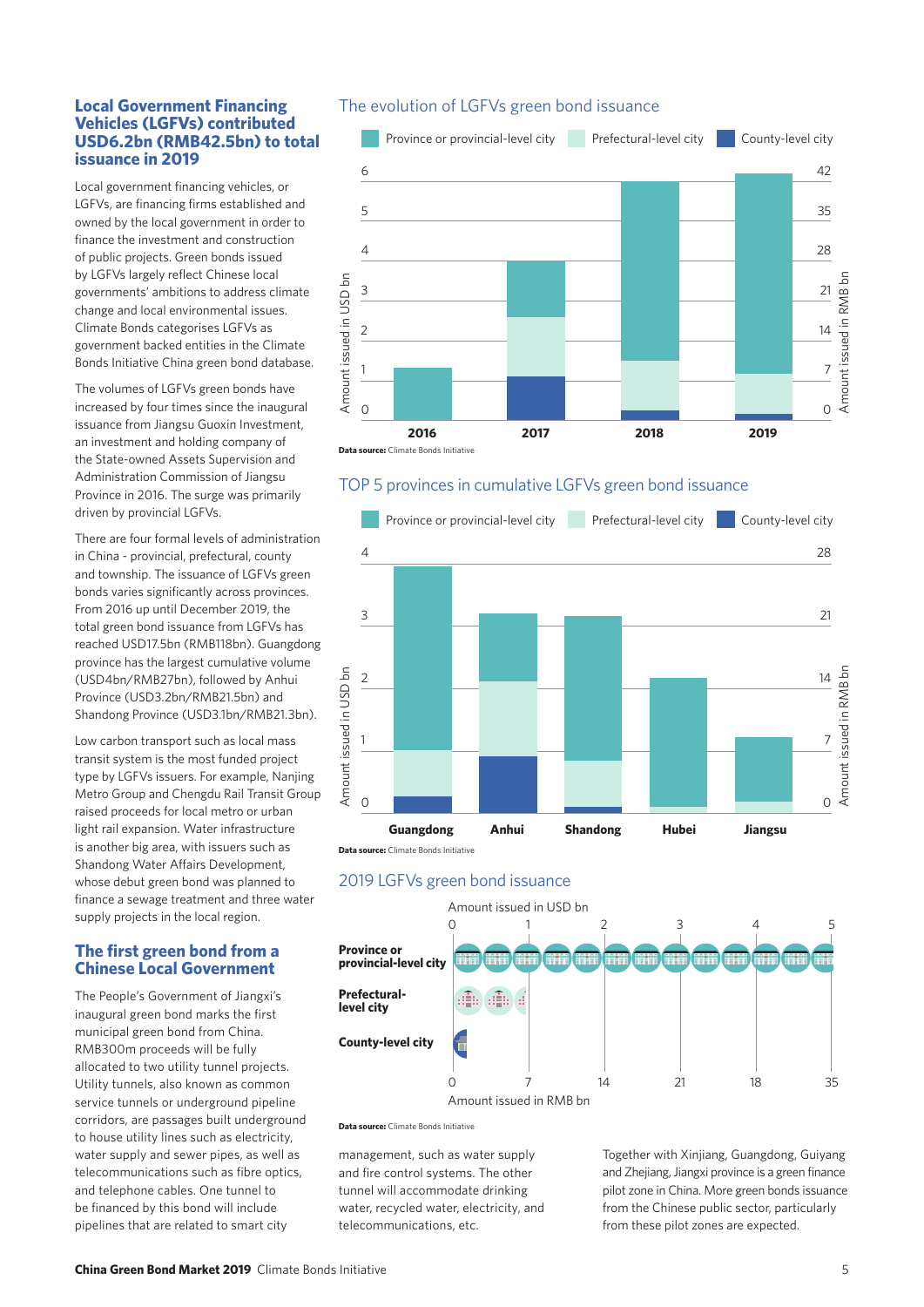# **in 2019**

It is also worth highlighting that assetbacked securities (ABS) volumes increased strongly in 2019, rising 3.5 times to USD7.2bn (RMB50.3bn) while its share grew from 5% to 13%.

Securitisation enables companies and lenders to sell off existing financial assets to free up capacity for more business. It is the process through which an issuer creates financial instruments – asset backed securities or ABS – backed by financial assets such as mortgages or lease receivables. Asset-backed securities are sold to investors who receive a return drawn from the cash flows of the underlying assets. By aggregating the funding into a common structure, securitisations enable institutional investors to finance small-scale assets and small- and medium-size businesses.

#### **ABS issuance more than tripled** Green asset-backed securities (ABS) collateral types



**Data source:** Climate Bonds Initiative

According to CBI's definition, an ABS instrument can be defined as "green" when the underlying cash flows relate to lowcarbon assets or where the proceeds from the deal are earmarked to invest in lowcarbon assets.

Public transport revenue receivables is the largest collateral type, accounting for 40% of all Chinese green ABS deals in 2019. This is followed by green loans (20%) and wind and solar lease (15%). Other types include feed-in-tariff and EV auto loans.



#### **China Green Bond Market 2019** Climate Bonds Initiative 6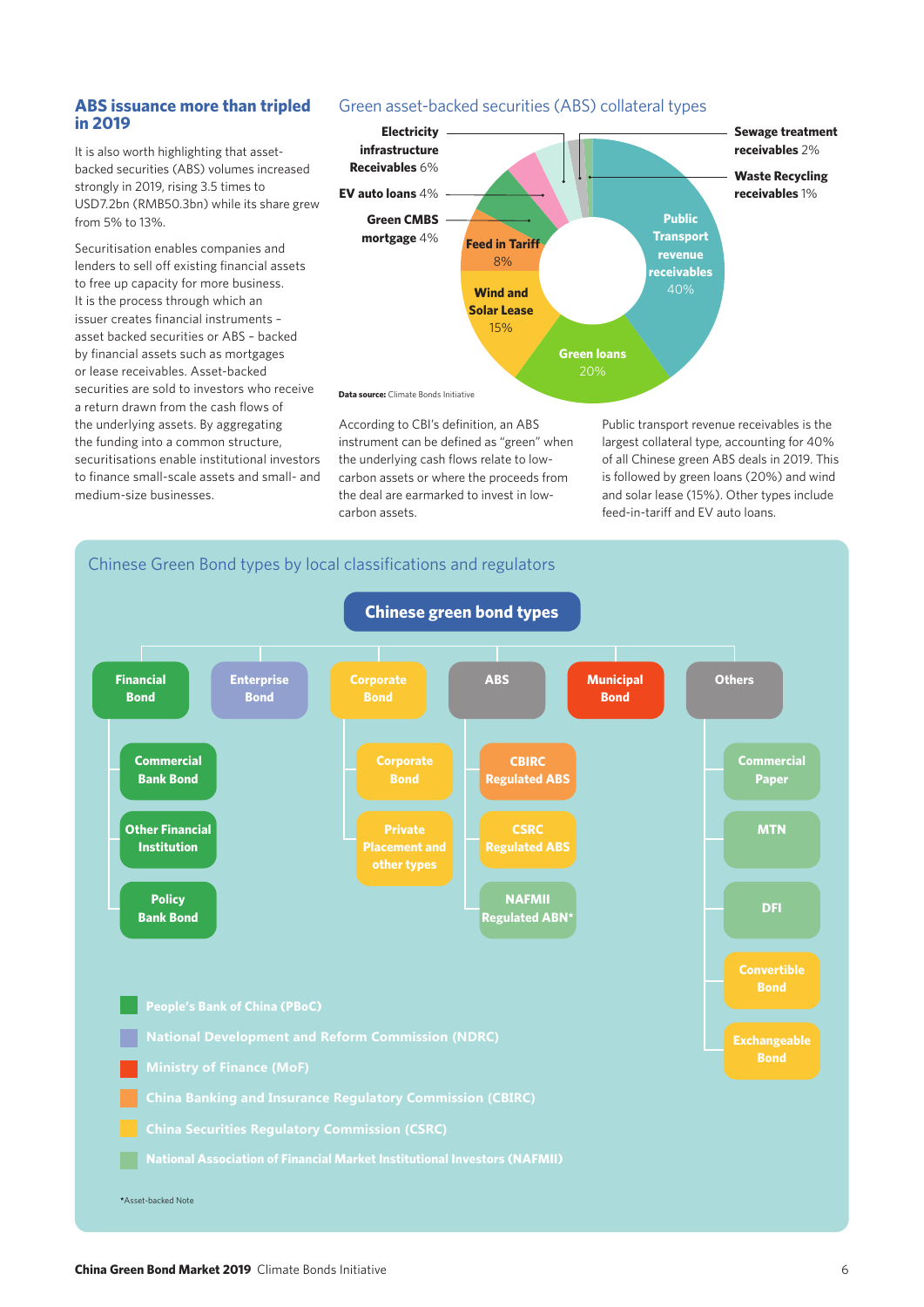### **Green bond external review types**

#### **Second-party Opinions continue to rise and are now the most common external review type**

The profile of external reviews obtained by Chinese issuers changed significantly in 2019. Second-party Opinions (SPOs) continue to gain popularity, representing 38% of all external reviews by volume. 2019 was the first year in which SPOs were the most common type of review, ranking above green bond assurance. As the ring chart below shows, this has been an ongoing process since 2017, when assurance represented 50% and SPOs only 21% of the total amount.

Despite a steady increase in the amount of Certified Climate Bonds from both onshore and offshore Chinese issuers, the share has dropped in 2019 as a result of the surge in the overall market size.

28% of volumes did not have any external review, which is a substantial increase versus 14% in 2018 and 13% in 2017. These mainly comprise private placements, ABS deals and bonds approved by NDRC as its green bond guidelines do not require an external review.

EY remained the largest external reviewer with USD8.6bn (RMB58.7bn) assurance deals and USD2.55bn (RMB17.8bn) Certified Climate Bonds. As one of the earliest Climate Bonds approved verifiers, EY China provided verification reports for two offshore bonds in 2019, including the three-tranche deal from Bank of China (USD963m), and a twotranche deal from China Construction Bank (USD1.598bn). This is followed by CICERO with USD6.3bn (RMB43.9bn), USD5.3bn (RMB36.7bn) of which were ICBC's issuance following the green bond framework that carries a SPO provided by CICERO.

Local external review providers are gaining substantial market share despite three of the top four still being international firms (by volume). The rise of local external reviews is largely due to the rise of SPOs, which are provided by a diverse set of environmental consultants – many of which are Chinese – as opposed to a relatively small group of assurance providers.

The top local reviewers include Lianhe Equator, China Bond Rating, CCX, CECEP, iGreenBank, and Golden Credit. All of these were able to increase their volumes considerably in 2019. HKQAA (Hong Kong Quality Assurance Agency) benefits from four Hong Kong or Singapore listed Chinese deals, including issuance from ICBC Financial Leasing, GSP renewables, Jiangxi Provincial Water and ADBC.

#### Ranking of external reviewers



**Data source:** Climate Bonds Initiative

#### External review types

*See appendix on the differences of all types of external reviews, including green bond assurance, green bond SPO, Climate Bonds Certification and green bond rating.*



#### **22% of green bonds were issued in the offshore market**

Fifteen issuers raised a total of USD12.5bn (RMB87.2bn) through offshore green bonds. The volume increased by 30% year-on-year. Following issuers are new to the offshore green bond market: ICBC Financial Leasing, Jiangxi Provincial Water Conservancy Investment, Rongshi International Finance, Zhuhai Dahengqin Investment, China Jinmao Holdings, GSP Renewables, Shanghai Pudong Development Bank, and ShuiOn Development. Transport is the most funded sector (35%), closely followed by low carbon building at 32%.

More than three quarters of the deals were denominated in USD. EUR ranked the second (12%), followed by RMB (8%) and HKD (4%).

ICBC Leasing and Jiangxi Provincial Water Conservancy Investment have the most diversified use of proceeds, while others tend to use funds for dedicated projects.

#### Denominated currencies of offshore issuance



**Data source:** Climate Bonds Initiative **Data source:** Climate Bonds Initiative, Refinitive



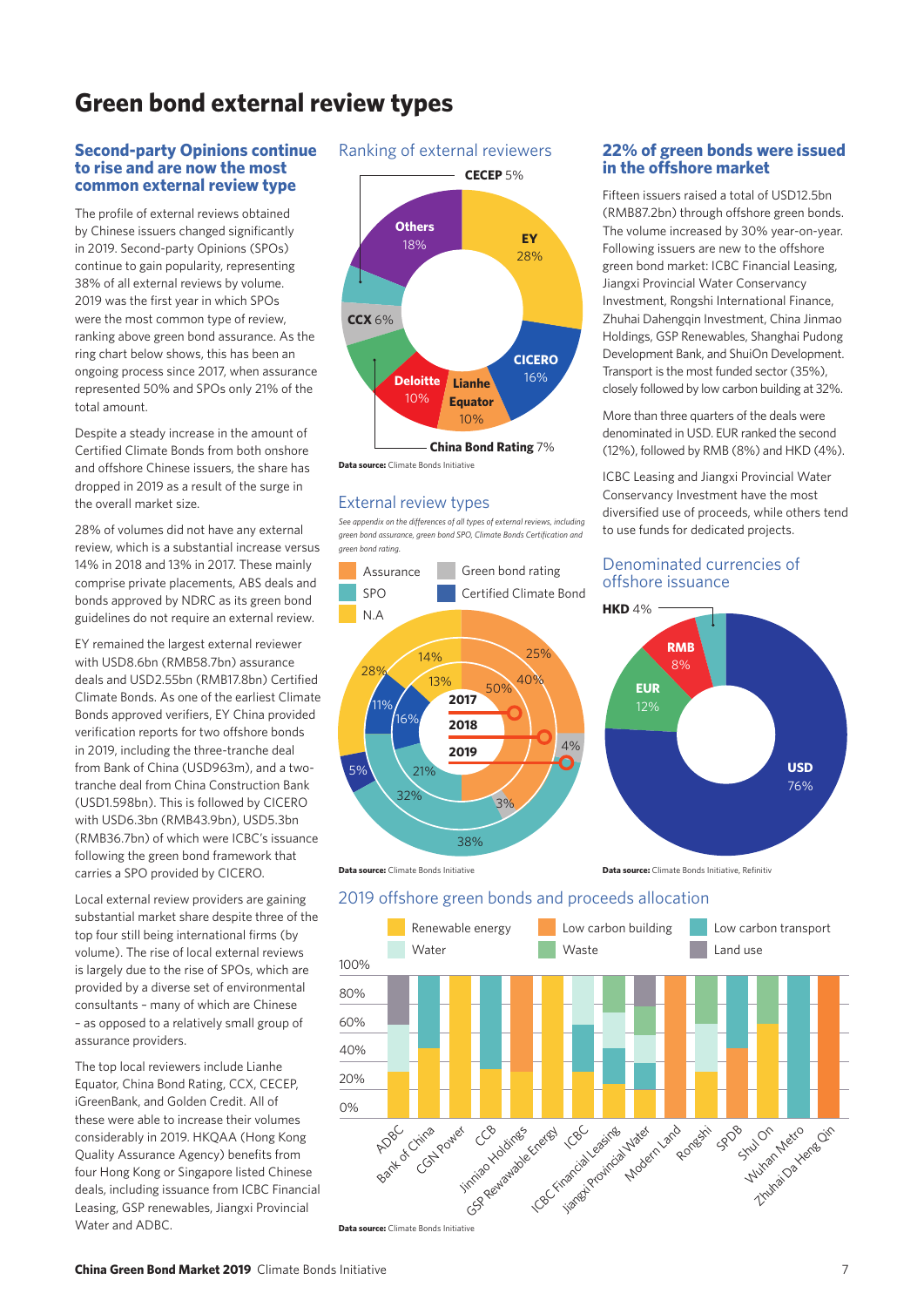Chinese issuers in the offshore market. For example, State Development & Investment issued a senior unsecured green bond through its financing vehicle - Rongshi International Finance. Projects that are included in the renewable energy category include two wind farms in the United Kingdom - Beatrice Offshore Wind Power Project and Afton Wind Power Project. This is another example of a Chinese green bond financing wind farms in the UK.

Hong Kong Exchange (HKEX) remained the largest listing venue for Chinese offshore green bonds, accounting for 53% of the total offshore volume. Singapore is the second largest offshore market for Chinese deals, London Stock Exchange being the third.

#### **China remains one of the largest global sources of Certified Climate Bonds**

In 2019, Chinese issuers brought four Certified deals to the market, totalling USD3bn (RMB21bn).

Jiangsu Financial Leasing has issued a RMB1bn Certified Climate Bond, making the transaction the first Certified one in China's domestic market.

China Construction Bank (Hong Kong)'s USD1.589bn equivalent deal was the bank's second Certified Climate Bond, following its inaugural issuance from the Luxembourg branch in September 2018. The deal is Certified against the Wind and Low Carbon Transport criteria of the Climate Bonds Standards, with proceeds going to projects such as a wind farm in China's northern Inner Mongolia Automatous Region and the adjacent Hebei Province, as well as national passenger railway and urban metro projects.

Bank of China is the other repeat issuer of Certified Climate Bonds. The fourth Certified deal issued in 2019 through its Macau Branch is an expansion of its offshore bond program that started in 2017. Denominated in three

#### Financing vehicles are sometimes used by Onshore and offshore green bonds trading venues



Data source: Climate Bonds Initiative, Refinitiv, Wind

currencies (USD, EUR, and CNY) and listed on HKEX, the USD963m equivalent bond is going to finance 18 renewable energy and low carbon transport projects across mainland China. Added to the previous deals from its Paris, London and Tokyo branches, this takes Bank of China's total Certified amount issued to USD3.8bn, making it the largest Chinese Certified Climate Bonds issuer.

Both Bank of China and China Construction Bank have developed a Green Bond Framework. This will allow them to Certify more issuances in the future as part of a broader Green Bonds Programme through their global networks.

Shanghai Pudong Development Bank (SPDB) had already been a big player in the green bond market with RMB50bn (USD7bn) green bonds issued domestically. Its inaugural Certified Climate Bond was brought by the London branch in October 2019. The USD300m private placement deal finances for Low Carbon Buildings and eligible transportation projects in China.

#### **Certified Climate Bonds USD100bn milestone**

The share of Certified Climate Bonds showed a steady increase from 10% in 2016 to 17% of global annual issuance in 2019. Cumulative Certified green issuance under the Climate Bonds Standard reached USD101.5bn (RMB700bn) by the end of 2019, a significant market milestone for the international assurance scheme established by the Climate Bonds Initiative in 2011. Certified green bonds and loans have been issued by over 100 organisations from over 30 nations across 21 currencies, shaping the direction of global green finance markets in both developed and emerging economies.

China has contributed USD13.5bn (RMB87.9bn) cumulatively to the total, standing as the fourth largest source of Certified Climate Bonds.

| <b>2019 featured four Certified Climate Bond deals</b><br><b>Data source:</b> Climate Bonds Initiative |                   |                                        |                   |                                               |                                                  |
|--------------------------------------------------------------------------------------------------------|-------------------|----------------------------------------|-------------------|-----------------------------------------------|--------------------------------------------------|
| <b>Issuers</b>                                                                                         | <b>Date</b>       | <b>Size (in issuance)</b><br>currency) | <b>Size (USD)</b> | <b>Sector Criteria</b>                        | <b>Climate Bonds</b><br><b>Approved Verifier</b> |
| <b>Shanghai Pudong</b><br><b>Development Bank</b>                                                      | October 2019      | USD300m                                | USD300m           | Low Carbon Transport,<br>Low Carbon Buildings | Sustainalytics                                   |
| <b>China Construction Bank</b>                                                                         | October 2019      | EUR500m                                | USD1.589bn        | Wind                                          | EY China                                         |
|                                                                                                        |                   | USD <sub>1bn</sub>                     |                   | Low Carbon Transport                          |                                                  |
| <b>Bank of China</b>                                                                                   | October 2019      | EUR300m,<br>RMB2bn.<br><b>USD350m</b>  | USD963m           | Low Carbon Transport,<br>Wind, Solar          | <b>EY China</b>                                  |
| <b>Jiangsu Financial Leasing</b>                                                                       | <b>April 2019</b> | RMB <sub>1</sub> bn                    | <b>USD149m</b>    | Solar                                         | <b>CCX Management</b>                            |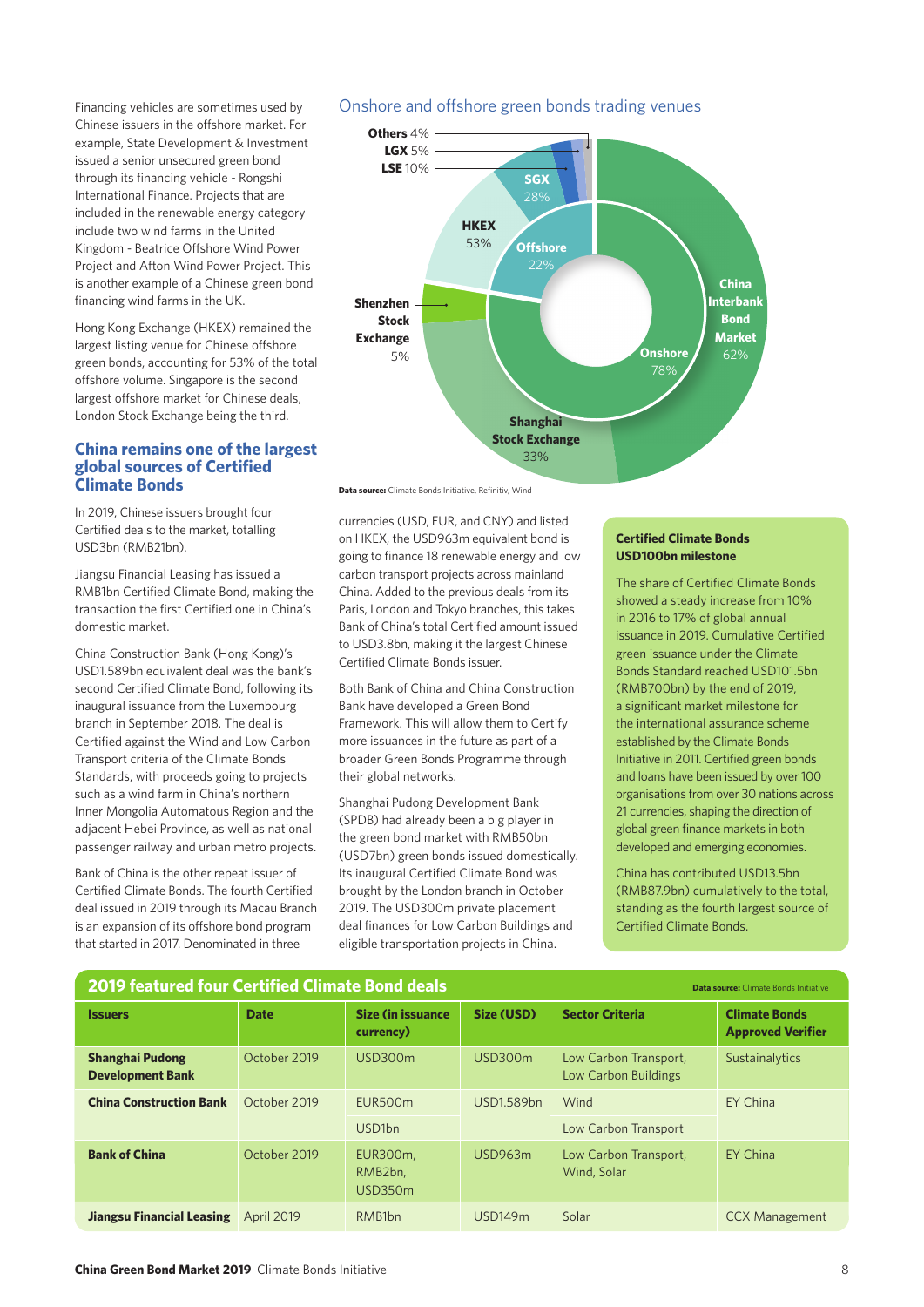#### **The Climate Bonds Standard**

The Climate Bonds Standard and Certification Scheme is a labelling scheme for bonds, loans & other debt instruments. Rigorous scientific criteria ensure that it is consistent with the goals of the Paris Climate Agreement to limit warming to under 2°C.

The Scheme is used globally by bond issuers, governments, investors and the financial markets to prioritise investments which genuinely contribute to addressing climate change.

### **Use of proceeds (UoP)**

#### **Climate Bonds Initiative's definitions**

Transport is the largest theme among bonds aligned with Climate Bonds Initiative's definition, followed by Energy. However, while Energyrelated issuance remained almost the same, Transport has continued to show a robust increase, this time by 11% from USD10.1bn (RMB70.5bn) to USD11.2bn (RMB78.1bn).

Transport is the only category to have increased every year since the beginning of the market. Banks have once again been the top financiers of this category. The largest deal to solely finance Transport was China Construction Bank USD1bn deal certified against Climate Bonds Transport sector criteria.

The other use of proceeds category to show a significant increase in 2019 was Water, rising to USD5.3bn (RMB37bn), or 18% of the market. The largest issuers were banks, namely Industrial Bank, ICBC, China Development Bank and Shanghai Pudong Development Bank, while Beijing Enterprises Water Group was the largest non-financial corporate issuer to only finance water projects.

On the other hand, allocations to Buildings, Waste and Land Use fell compared to 2018 levels. The share of Waste has fallen every year since 2015, even though it increased in absolute terms. The largest

#### Cumulative issuance of Certified Climate Bonds



#### Use of proceeds by CBI definitions



**Data source:** Climate Bonds Initiative

decrease was in Land Use.

Within smaller sectors, Industry experienced a three-fold increase in volume versus 2018 – although still representing a small share, it is expected that green investments related to Industry to grow globally, and given China's industrial and manufacturing landscape, there is considerable potential in the country. Meanwhile, allocations to Adaptation (unallocated to other categories) continue to fall year-onyear, whereas ICT has yet to be financed.

#### **China's domestic definitions**

PBoC's Green Bond Endorsed Project Catalogue (2015) include Energy Saving, Pollution Prevention and Control, Resource Conservation and Recycling, Clean Transportation, Clean Energy, and Ecological Protection and Climate Change Adaptation. It has been recognised as one of the most important green bond guidelines from a Chinese regulator.

In CBI's research on Chinese green bonds, UoP allocation in accordance with the catalogue has been analysed even if a bond issuer is not subject to PBoC's regulation, for example, Enterprise Bond.

The share of Clean Transport that fits PBoC definitions fell to 26% - this was despite the increase in absolute volume from USD11.8bn (RMB82.3bn) to USD14.4bn (RMB100.5bn).

The share of proceeds raised to support Ecological Protection & Climate Change Adaptation and Resource Conservation & Recycling also experienced a fall as compared to 2018.

The largest increase came from the Clean Energy sector, whose amount issued almost doubled from USD7.8bn (RMB54.4bn) to USD15bn (RMB104.7bn) year on year.

#### Use of proceeds by China's domestic definition

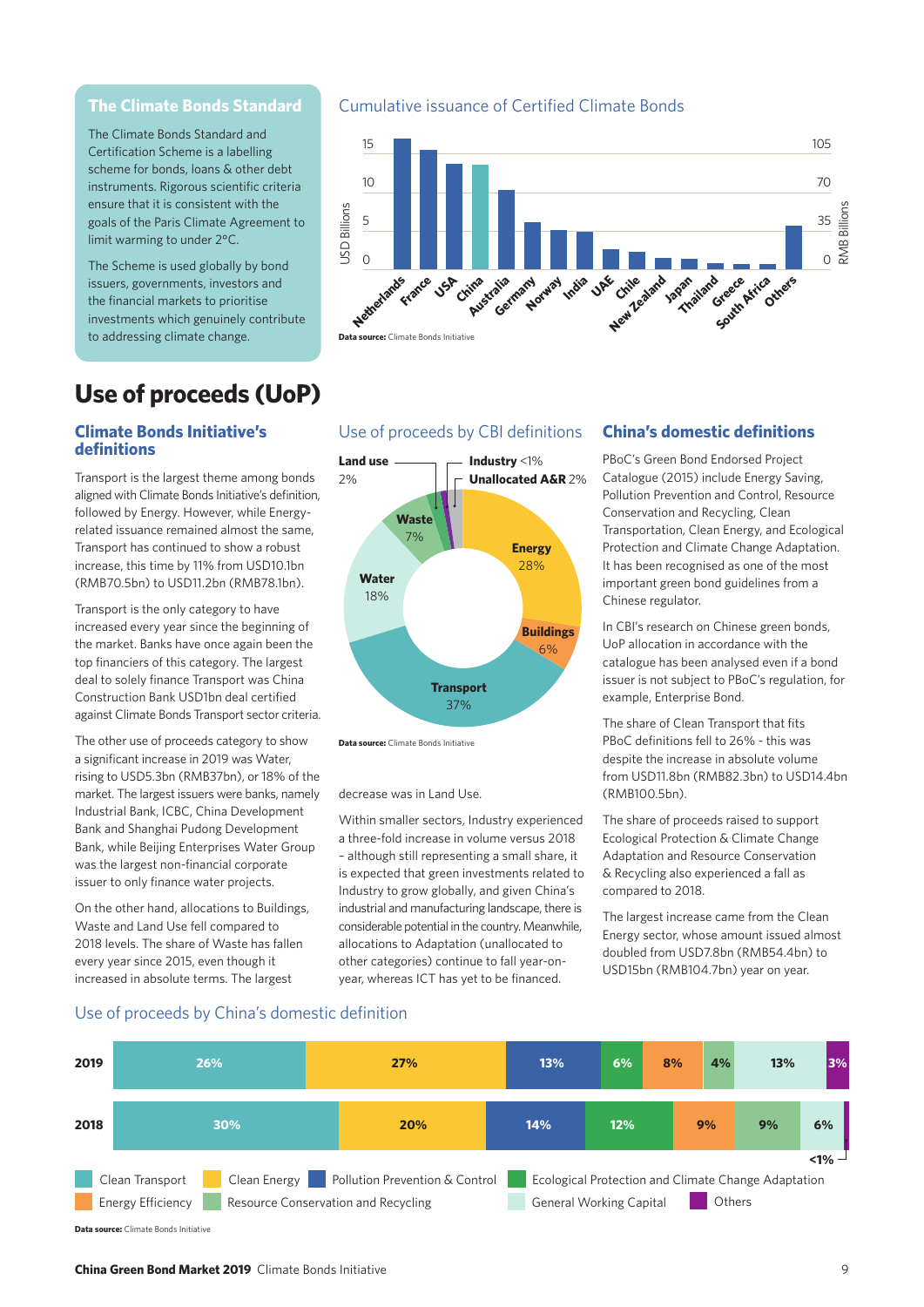### **Tenor & Rating**

In 2019, 60% of China's domestic market is composed of bonds with term up to 5 years and these are primarily issued by Financial Corporates. Bonds with a tenor of 5-10 years make up 33% of the total, and Nonfinancial Corporates dominate this bracket. Government-backed entities such as LGFVs tend to issue bonds with a longer maturity.

China's first municipal green bond from Jiangxi Province has the longest tenor (30 years), reflecting the long-term investment vision for government-led infrastructures. The bond finances utility tunnels, falling into

the green building infrastructure category in Climate Bonds Taxonomy.

All the other bonds that have a tenor longer than 15 years are financing transport infrastructures. These include two bonds from Wuhan Metro that support local metro expansions as well as the A1 tranche of a green ABS deal issued by Beijing Rail Transit Daxing Line Investment, which is backed by ticket fee revenues from the express transit line that connects Beijing's new built Daxing airport In the overseas market, 45% of bonds from Chinese issuers have a tenor between 5 to 10 years.

Most green bonds are rated AAA by Chinese domestic rating agencies. All green bonds on China's domestic market received ratings at A or above from domestic rating agencies, except for the 12% that are not rated. In the offshore market, the highest bond rating achieved is A, and all offshore issuance uses at least one international rating agency such as Moody's, S&P or Fitch.

#### 60% of all onshore green bonds have a tenor less than 5 years





73% of all onshore green bonds are AAA-rated

#### In offshore markets the highest bond rating achieved is A. All offshore issuers use at least one international ratings agency

| <b>Offshore green bonds</b> |              | <b>Onshore green bonds</b> |  | <b>Onshore green bonds (CCDC Bond Implied Ratings)</b>                                                                                                                                                                                                                                      |  |
|-----------------------------|--------------|----------------------------|--|---------------------------------------------------------------------------------------------------------------------------------------------------------------------------------------------------------------------------------------------------------------------------------------------|--|
|                             | <b>AAA</b>   |                            |  |                                                                                                                                                                                                                                                                                             |  |
|                             | AA           |                            |  |                                                                                                                                                                                                                                                                                             |  |
|                             | $\mathbf{A}$ |                            |  |                                                                                                                                                                                                                                                                                             |  |
|                             | <b>BBB</b>   |                            |  |                                                                                                                                                                                                                                                                                             |  |
|                             | <b>BB</b>    |                            |  | <b>CCDC Bond Implied Ratings</b><br><b>CCDC Bond Implied Ratings are also reflected</b><br>on some green bonds issued in the domestic<br>market. CCDC Bond Implied Ratings are<br>provided by CCDC. Bonds that do not carry<br>any rating information include private<br>placement and ABS. |  |
|                             | B            |                            |  |                                                                                                                                                                                                                                                                                             |  |
|                             | N.A          |                            |  |                                                                                                                                                                                                                                                                                             |  |
|                             |              |                            |  |                                                                                                                                                                                                                                                                                             |  |

**Data source:** CCDC, Climate Bonds Initiative, Refinitiv

# to downtown.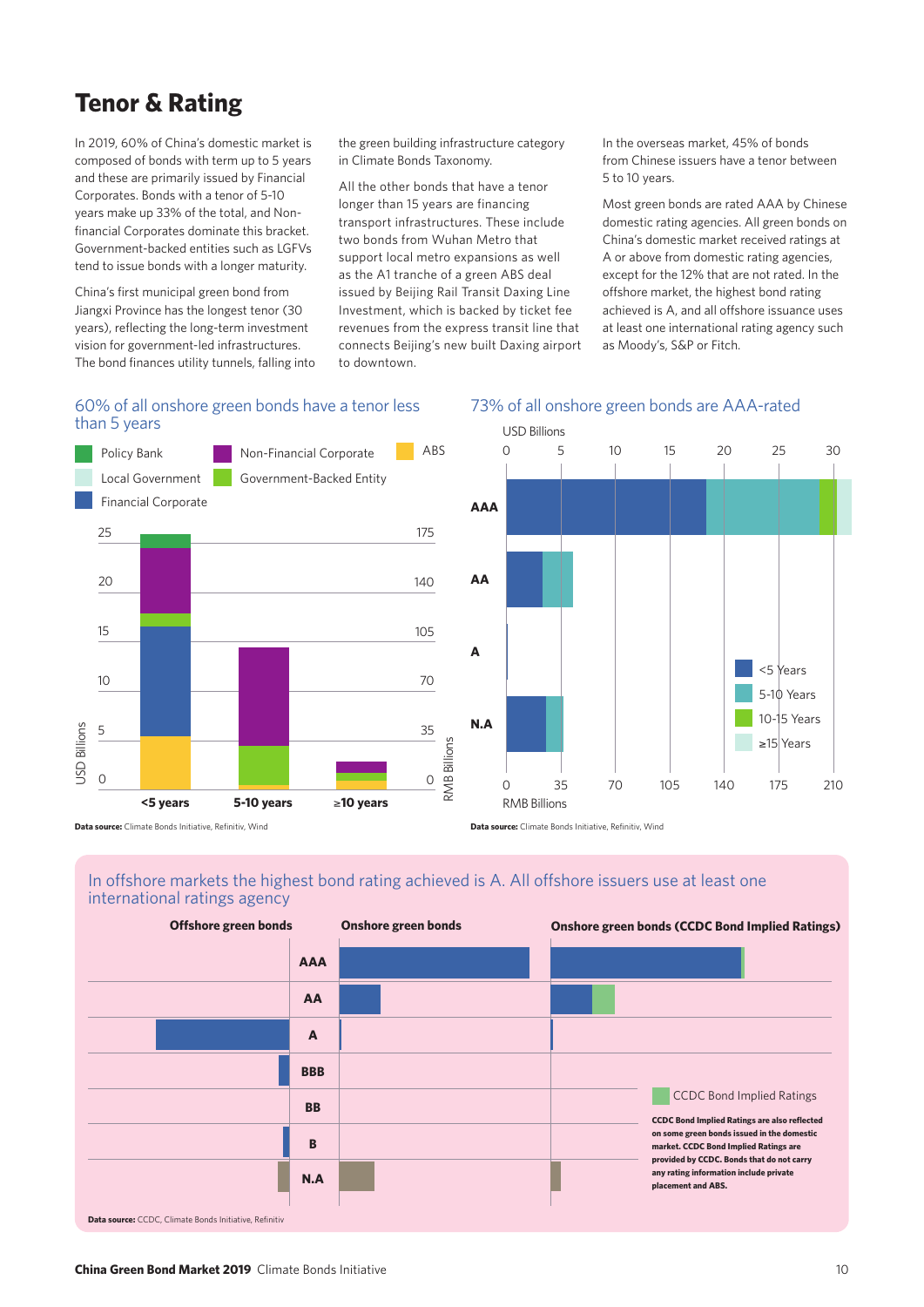### **Onshore green bonds underwriters league table**

CITIC Securities was the top green bond underwriter on the domestic market with USD2.5bn (RMB17.7bn) in underwritten deals in 2019. China Securities follows with USD2.12bn (RMB15bn) in total and Haitong Securities ranking third (USD2.11bn /RMB14.9bn).

We find the ranking of green bond dealers consistent with the league table for overall domestic bond market in China, where the large securities companies such as Guotai Junan, CITIC and Haitong, and the Big Four banks – ICBC, Agricultural Bank of China,

Bank of China, and China Construction Bank – top the rankings. New entrants into the top 25 underwriter league table are China Development Bank Securities, China International Capital Corporation, Zhongshan Securities and Pingan Securities.

#### Underwriters league table for China's onshore green bond market



### **Onshore green bond coupon rates**

According to CCDC's analysis, green bond coupon rates on the domestic market decreased in 2019. Fixed coupon bonds make up the majority, but there are also deals with step-up coupons and floating rate notes.

#### **AAA green bond coupon rates**

In 2019, the average coupon of AAA-rated bonds with a maturity of one to three years was 4.22%, which is 96bp lower than in 2018. The average rate for AAA-rated bonds with a maturity from three to fiveyears was 4.43%, down 117bps from 2018.

| <b>Coupon</b> |                              |           |                          |                          |                              |
|---------------|------------------------------|-----------|--------------------------|--------------------------|------------------------------|
|               | <b>Maturity</b><br>$1year$   | 1-3 years | 3-5 years                | 5-10 years               | $\geq 10$ years              |
| <b>AAA</b>    | 3.71                         | 4.22      | 4.43                     | 4.98                     | 4.25                         |
| $AA+$         | $\overline{\phantom{a}}$     | 5.32      | 5.74                     | 6.46                     | 6.50                         |
| AA            | $\overline{\phantom{a}}$     | 5.62      | 6.81                     | 6.72                     | 6.50                         |
| AA-           | $\qquad \qquad \blacksquare$ | 4.60      | $\overline{\phantom{0}}$ | 7.50                     | $\overline{\phantom{0}}$     |
| $A+$          | $\overline{\phantom{a}}$     | 4.30      | 4.60                     | $\overline{\phantom{a}}$ | $\qquad \qquad \blacksquare$ |

**Data source:** CCDC, WIND Financial Terminal



#### Coupon rates of AAA rated green bonds

**Data source:** CCDC, WIND Financial Terminal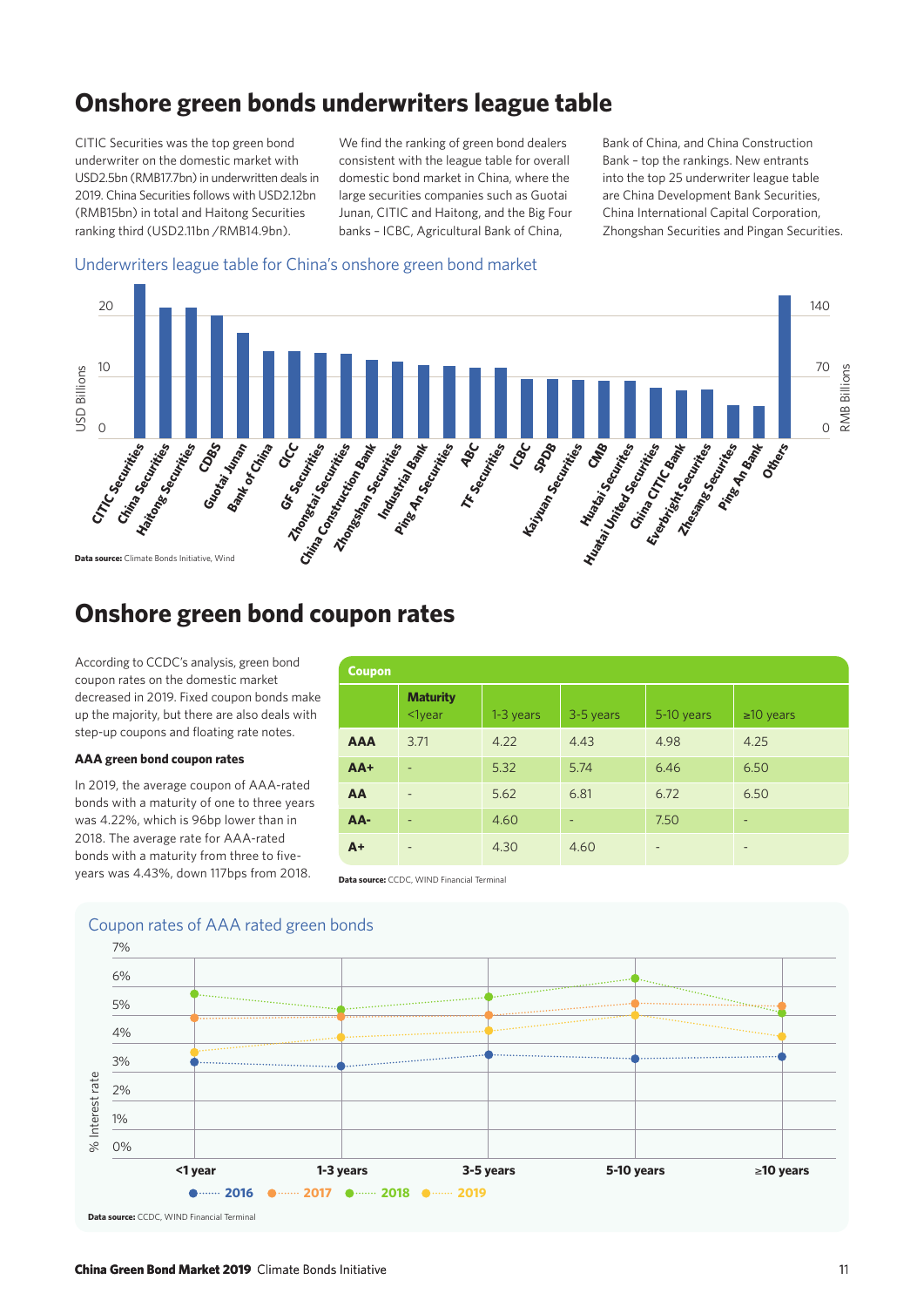### **Green Bond Investors**

Types of investors in the onshore green bond market



### **Maturity profile of the onshore green bond market**

By the end of 2019, the total outstanding amount of China's domestic green bond market stood at USD140bn (RMB977.2bn), including USD90bn (RMB628.2bn) of CBI-aligned green bonds and USD50bn (RMB349bn) of bonds which only comply with China's local definitions. A total of USD124bn (RMB865.5bn) worth of green bonds in China reach maturity in the next 5 years, representing 88% of the total

outstanding – this reflects that most Chinese bonds are medium- or short-termed. Meanwhile, the maturity profile suggests a significant opportunity for green bond refinancing. The potential of future increase could also be coupled with the potential of green bond labelling from climate-aligned issuers. This would naturally be further encouraged by policy incentives by providing more incentives to green bond issuers.

#### Maturity profile of China's onshore green bonds



\* Unincorporated products include but not limited to securities investment funds, insurance company funds, and social security funds.

**Data source:** CCDC **Data source:** Climate Bonds Initiative, Wind

### **Climate aligned bond market**

Climate-aligned bonds are bonds which finance assets and activities for climate change solutions. The climate-aligned bond universe is composed of unlabelled bonds from issuers that derive more than 95% of revenues from "green" business lines. Such issuers are defined as "fully-aligned" issuers. Issuers that derive 75 - 95% of revenues from "green" business lines are defined as "strongly-aligned" issuers. In 2019, we identified more than USD250bn (RMB1745bn) worth of unlabelled climatealigned bonds from Chinese issuers.

Fully-aligned issuers are mainly composed of issuers from the Transport, Energy and Water sectors. For example, NIO Inc, a new joiner as a fully aligned EV manufacturer with the ambitious plan to build 1100 battery swap stations across China by 2020, is a major climate-aligned issuer and could potentially be a large issuer in the labelled green bond market. It currently has USD750m (RMB5.23bn) worth of unlabelled bonds outstanding.

In the Renewable energy sector, fully aligned issuers include Jolywood Suzhou Sunwatt, which has 99% of its revenue coming from solar batteries, and HECIC New-energy,

which has 98% of its revenue coming from wind power and wind farm operation.

Shenzhen Water Group is an example in the Water sector. The company has USD238m (RMB1.64bn) worth of climate-aligned bonds, since it has been identified as a fullyaligned issuer with 64.5% of its revenue

from water supply, 19.8% from water treatment, 10% construction of supporting infrastructure (water pipeline and others) and 2% from sludge treatment.

A detailed research on unlabelled climate aligned bond will be released in the second half of 2020.

#### **SDGs, sustainability and social bonds continue their ascent**

The labelled bond market continues to expand beyond green, with sustainability and social bonds becoming more prominent, issuers and investors are increasingly adopting policies and strategies linked to the SDGs. 2019 has witnessed a continuing rise in Sustainability and SDG bond frameworks, which distinguish between green and social eligibility criteria and allow the issuer to classify a bond as "green", "sustainability" or "social" depending on the use of proceeds.

Such frameworks allow the issuer to make a distinction between bonds that finance environmental and/or social projects, while also making it easier for investors with a dedicated mandate to identify bonds that comply with their investment criteria.

Sustainability and SDG bonds stood at USD65bn in 2019, representing a more than three-fold rise against the USD21bn in 2018. Social bond issuance also grew in 2019, albeit less dramatically. USD20bn worth of deals came to the market, representing a 41% increase versus 2018. Adding sustainability and social bonds to green volumes yields an annual total of USD342.8bn, 69% above 2018 volumes.

According to CBI's most recent research, the social bonds market in China will expect an unprecedented surge in 2020, as there had been more than 400 bonds issued and labelled as Pandemic Prevention and Control bonds in China from February to April 2020.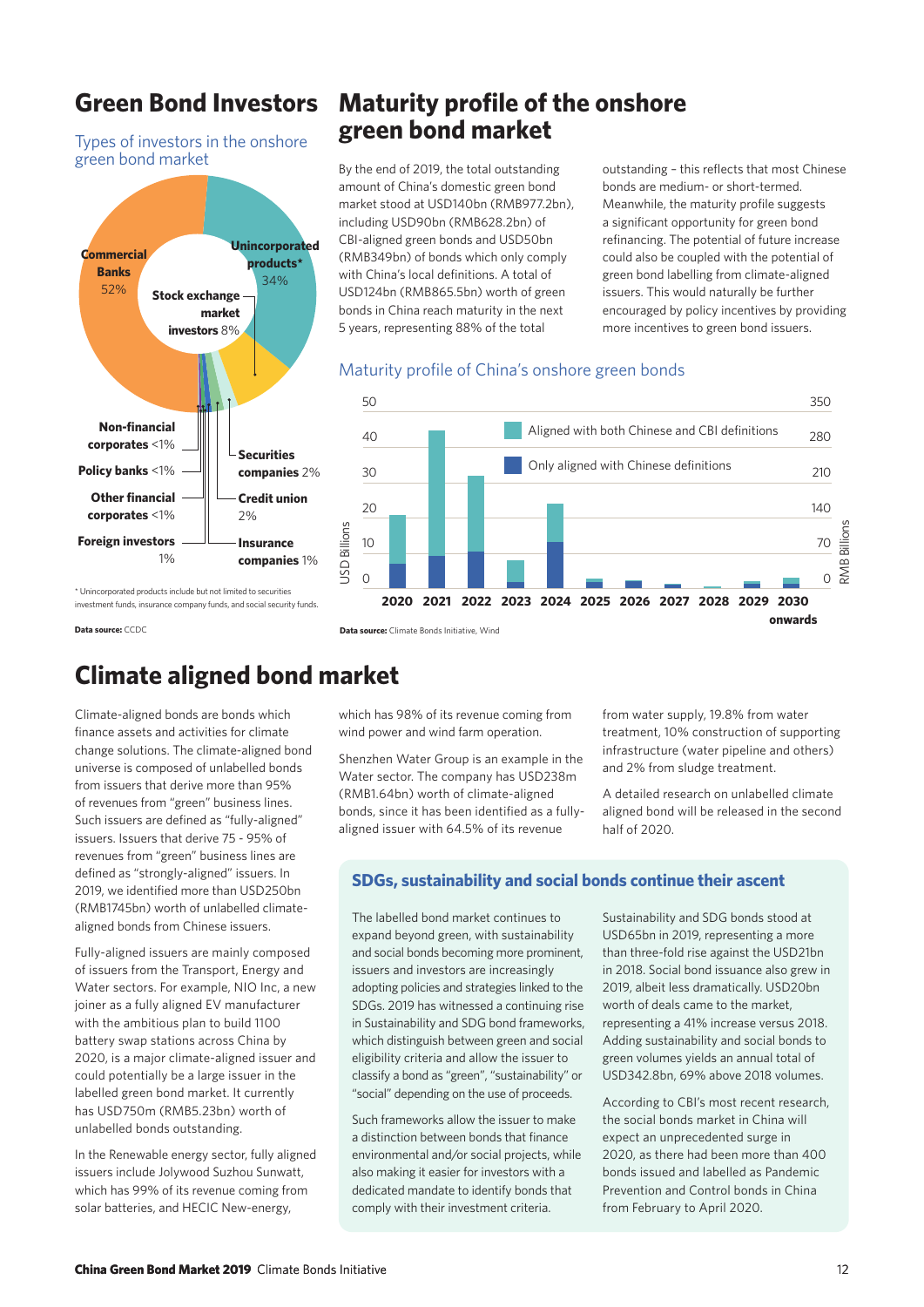### **Some Chinese green bonds only comply with local definitions**

#### **Similarities and differences between Chinese and international green definitions**

China's domestic and international green bond guidelines find common ground in promoting green and sustainable development. However, discrepancies still exist on the definitions of some projects, as a result of the different focuses between domestic and international guidelines in guiding green investment and financing activities. Specifically, the international guidelines pay more attention to climate change mitigation and adaptation, while the domestic ones also emphasise on environmental benefits such as pollutant reduction, resource conservation, and ecological protection in addition to the reduction of greenhouse gas emissions.

**1. International guidelines such as the Climate Bonds Taxonomy, Climate Bonds** 

Currently, discrepancies still exist between China's local green bond guidelines and the international ones. Taking the Climate Bonds Initiative's methodology as an analytical framework, some Chinese green bonds show the following features:



**1.** Proceeds allocated to working capital that is not linked to green projects/assets;

**2.** Proceeds used for financing projects that are not in line with Climate Bonds Taxonomy, and

**3.** Lack of information on the use of proceeds.

#### **Proceeds allocation to general working capital**

As best practice accepted by international investors, at least 95% of green bond proceeds should be clearly linked to specified green assets or projects. However, this threshold requirement has been relaxed in Chinese domestic markets. For example, NDRC – the regulator overseeing China's Enterprise Bond market - allows green bond issuers using up to 50% of bond proceeds to fund general working capital. The Shanghai Stock Exchange also sets rules for green Corporate Bonds listed on its platform, allowing issuers with more than 50% of operating revenue generated from defined green industries to issue green Corporate Bonds without specifying the

**Standards, and the EU Sustainable Finance Taxonomy** which was recently launched by the European Commission's Technical Expert Group in June 2019, are consistent with the goals of the Paris Climate Agreement to limit warming to under 2 degrees. Therefore, these definitions focus on assets and projects that contribute to climate change mitigation and adaptation, such as renewable energy projects that replace fossil energy.

**2. The focus of China's domestic green project catalogue is to support projects with significant environmental benefits and in line with industrial policy guidance.** On the basis of coping with climate change, it also try to solve a series of challenges such as serious domestic environmental pollution, increased resource constraints, and

underlying green projects, and requiring that at least 70% of the funds raised are used in green sectors<sup>1</sup>.

As the market share of green Enterprise Bonds and green Corporate Bonds continued to soar in the recent years, the issue of non-alignment became more notable. In 2019, over USD17bn (RMB117.6bn) worth of labelled green bonds had more than 5% proceeds allocation to general working capital.

#### **The share of bonds financing non-aligned projects has continued to fall**

In 2019, USD6.6bn (RMB46bn) worth of bonds use proceeds in projects that are not defined as eligible by Climate Bonds Initiative. However, the share (by volumes) in the overall non-aligned categories continued to fall. Typical non-aligned projects include "clean" utilisation of coal and retrofits of fossil fuel power stations such as "Shang da ya xiao" (replacing small coal-fired power plants with bigger ones). Another common type of nonaligned category is hydropower projects that are subject to controversies or ones without proper disclosure of the project power density.

Other emerging project types that are not accepted by Climate Bonds Initiative include electronic toll collection (ETC). Although considered eligible under China's local green bond definitions as a faster alternative to toll booths, the technology does not make it into the list of eligible projects in our definition, as it does not directly contribute to the decarbonisation of the ICE vehicles.

ecological degradation. For example, coal clean utilisation projects can achieve the reduction of nitrogen oxides, sulfides and other pollutant gases through washing and processing or coal gasification technologies, thereby reducing air pollution, so they are currently recognised as pollution prevention projects that meet the domestic definition.

The difference in the definition of green reflects the different challenges faced by different countries and regions, but bridging the difference is the trend, especially in the context of climate change becoming a global issue. At present, all parties at home and abroad are actively promoting the convergence of Chinese and foreign green standards.

#### **A small amount of bonds have insufficient information**

USD822m (RMB5.6bn) worth of Chinese green bonds had insufficient disclosure on the use of proceeds. Issuers should provide transparency on proceeds allocation, including but not limited to:

**1.** Specifying the use of proceeds category definitions, e.g. energy efficiency financing should be linked to a sector such as buildings, transport, grids, etc;

**2.** Clarifying if social programmes also have specific green objectives or benefits, e.g. energy efficiency upgrades to social housing; and

**3.** Confirming that no financing is directed towards fossil fuel power generation or related technologies.

#### Categories of non-aligned green bonds

- General working capital
- Non-aligned projects
- Insufficient information

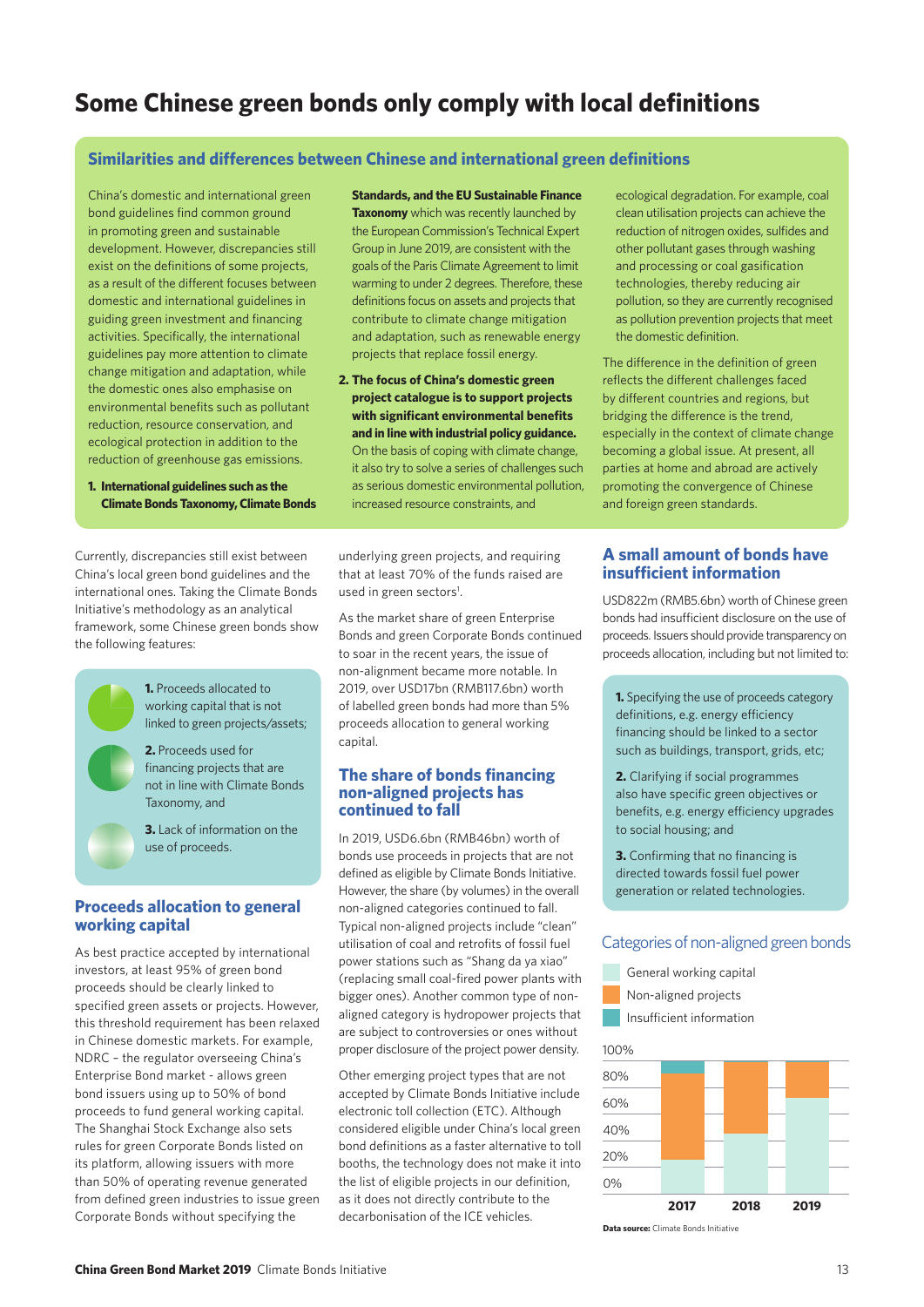#### **Corporate Bond and Enterprise Bond together account for 60% of all non-aligned bonds by volume**

In 2019, Corporate Bonds make up 29% of the segment of Chinese green bonds that are not in line with CBI's definition of green, followed by Enterprise Bond (28%) and Financial Bonds (13%).

The rest is composed of other debt instruments such as Convertible or Exchangeable Bonds, Debt Financing Instrument (DFI) and ABS.



**Data source:** Climate Bonds Initiative

#### **International definitions of 'green' – where the Climate Bonds Initiative stands**

#### **From the Paris Agreement to the EU Taxonomy: the phasing out of fossil fuels**



Under the Paris Agreement, governments committed to limiting global temperature rise to

below 2°C and called for more drastic actions to keep the increase to 1.5°C. To meet this pledge, the vast majority of fossil fuels will need to remain in the ground, with all countries requiring a shift to clean energy systems. There is a growing consensus that one crucial step policy-makers must take to incentivise this transition to remove financial support and subsidies for fossil fuels. 2

In May 2018, the European Commission established the technical expert group (TEG) to drive forward the ten-point Sustainable Finance Action Plan. In June 2019, the TEG issued three reports, among which the EU Sustainable Finance Taxonomy aims to provide policy makers, industries and investors with practical tools for identifying environmentally sustainable economic activities and investment opportunities.

The report contains technical screening criteria for 67 activities that can make a substantial contribution to six environmental objectives.

Fossil fuel retrofit projects are excluded from the eligibility criteria as it may contribute to the "lock-in" of further Greenhouse Gas (GHG) emissions.3

Climate Bonds Initiative CEO Sean Kidney has been a representative in the TEG. Some of the work of Climate Bonds Initiative in creating a climate-aligned Taxonomy and the efforts of technical and industry expert groups developing the science-based Climate Bonds Standard has informed the TEG discussions and provided working practice and market-based examples for consideration.

#### **Investors value green credentials and transparency at issuance**



In 2019, Climate Bonds Initiative surveyed 48 of the largest Europebased fixed income asset managers to gain a comprehensive

understanding of how the fixed income investment community is addressing or intending to address climate change through investment decisions.

The respondents, with total assets under management (AUM) of EUR13.7tn, supported all use of proceeds (UoP) categories defined under the Climate Bonds Taxonomy. The Taxonomy excludes certain assets and projects that are not ambitious enough to be aligned with a 2°C future, most notably investments in fossil fuel power generation and related technology, given the existence of a viable alternative (renewables).

Among many findings, the survey identified that the most important factor for making a green bond investment decision is "satisfactory green credentials at issuance". Seventy-nine percent of respondents stated they would not buy a green bond if the proceeds were not clearly allocated to green projects at issuance.

#### **Enterprise bond vs Corporate bond in China's context**

In China's context, Enterprise bonds issuance is subject to administrative approval from the National Development and Reform Commission (NDRC).

In contrast, Corporate bonds are regulated by the China Securities Regulatory Commission (CSRC).

#### **The application of Climate Bonds Initiative screened data**



Climate Bonds Initiative's internationally aligned green bond database has been used by almost 20

data partners globally, including green bond investors, stock exchanges, and green bond index providers. The Climate Bonds Taxonomy and eligible green bonds screened against it play an important role in their decision-making and product development. The following green bond indices adopts Climate Bonds Initiative screened data.

**S&P Green Bond Indices** are comprised of a universe of global bonds labelled "green" by Climate Bonds Initiative.4

**Solactive Green Bond Index** comprises green bonds that are defined as eligible by Climate Bonds Initiative.5

#### **FTSE Chinese (Onshore CNY)**

**Internationally-aligned Green Bond Index** is designed to measure the performance of the onshore labelled Green bond universe, whose use of proceeds have been mapped against the Climate Bonds Initiative use of proceeds taxonomy. The Climate Bonds Taxonomy is an internationally recognised guide to climate aligned assets and projects and is designed to assist investors understand how a bond's use of proceeds will facilitate the transition to a low carbon economy.<sup>6</sup>

Compared with green bonds that only comply with local guidelines, internationally aligned green bonds that are included in the leading global green bond indices would benefit from enhanced visibility and exposure to investors, in particular those institutional investors that use passive investment strategies or invest in green bond ETFs.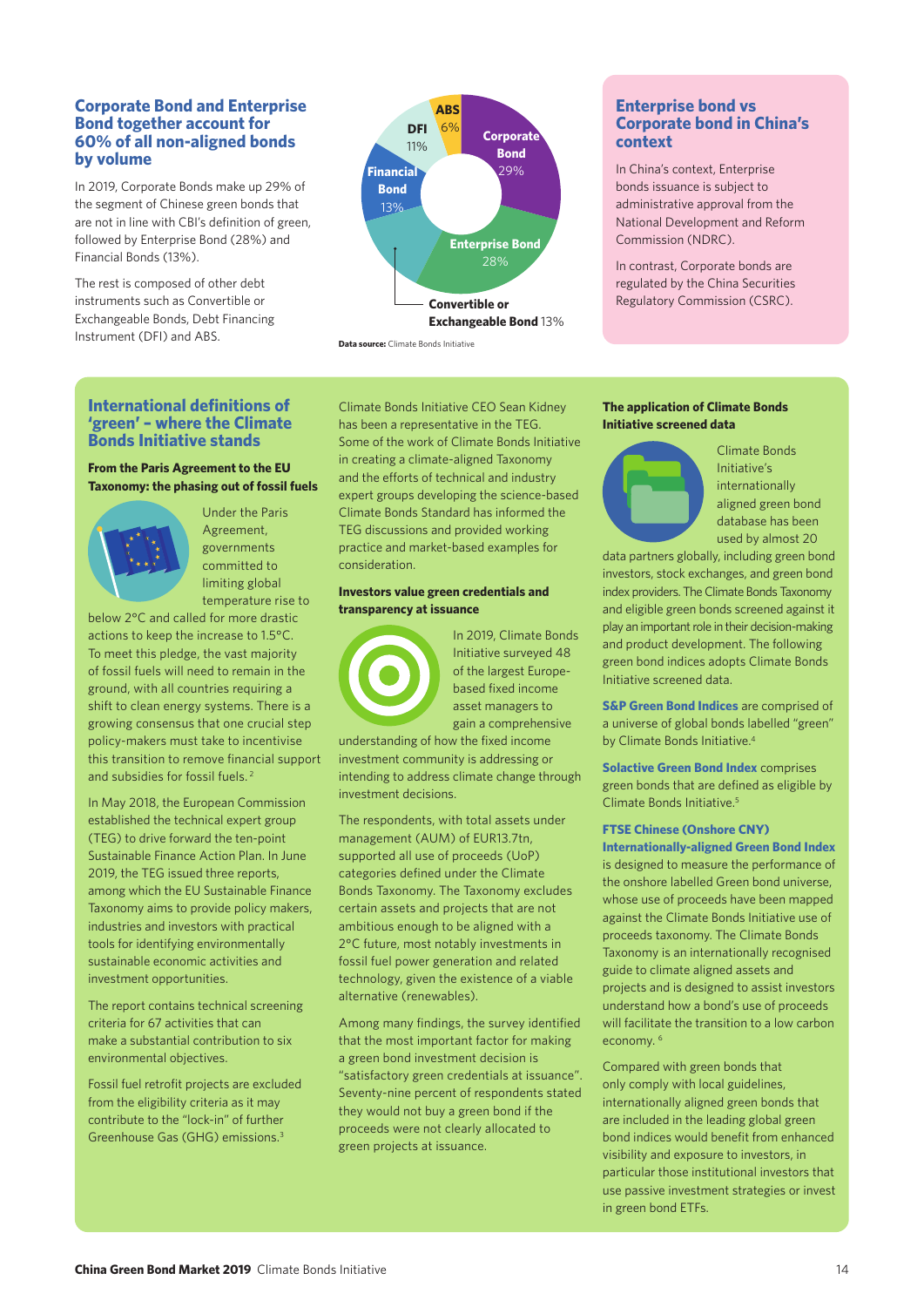#### **Proceeds allocations that are potentially aligned with CBI definitions**

If more than 5% of proceeds is used for general working capital, projects or assets that fail to meet the eligibility criteria defined by the Climate Bonds Taxonomy, or there is insufficient information on use of proceeds, the bond will be recognised as not in line with CBI definition (or only comply with China's domestic definitions).

Our data-based forensic research on the proceeds allocation of non-aligned bonds uncovers that within the USD24.5bn (RMB169.4bn) of Chinese green bonds that failed to meet the inclusion criteria in 2019, at least USD12.4bn (RMB85.7bn) were in fact allocated to eligible green projects. In other words, more than USD12.4bn (RMB85.7bn) of proceeds that otherwise meet international definitions were "confused" by the non-aligned component of the proceeds allocation, or the lack of transparency on proceeds used as general working capital.

#### **Avoid being "confused" by non-aligned projects**

To further accelerate China's green bond market and expand the internationally aligned universe, regulators could introduce measures to reduce the cases of "confusion" of green bond proceeds in future issuances. A green bond issuer can also improve the integrity of their issues by paying closer attention to the gap between Chinese and international definitions.

As an example, Great Wall Guoxing Financial Leasing intended to use 15% of funds (on a pro rata basis) on coal efficiency projects, while allocate the remaining funds to low carbon transport and wind/solar farms. As the proportion of non-aligned use exceeded the 5% threshold, the whole bond is excluded from Climate Bonds Initiative's Green Bond Database despite only 15% not being eligible (i.e. 85% of the proceeds were eligible and thus confused). However, to make the bond attractive to investors with a mandate on the green credentials, the issuer could either remove the non-aligned component from its green bond framework or replace it with eligible assets.

#### **Improve transparency**

Improve transparency and clarity on proceeds allocation is also key to the green credentials of a bond. In 2019, USD17bn (RMB117.6bn) of Chinese bonds were not included in Climate Bonds Initiative's green bond database due to the lack of clarity on proceeds to be allocated

to working capital. If more information on the allocation was made available in the future, more bonds could potentially be considered eligible, especially when the issuer is a pure-play green company – as the allocation to general corporate purposes may be eventually linked to its green business.

Climate Bonds Initiative has also conducted research on the revenue stream of all non-aligned issuers. Ten pure-play green companies were identified. For example, Beijing Enterprises Clean Energy Group Limited is a green pure-play with 99% of its revenue coming from solar and wind energy. However, two of its labelled green bonds use 27% and 30% of proceeds respectively for general corporate purpose, and are therefore not included in Climate Bonds Initiative's internationally-aligned green bond database

due to the ambiguity on general working capital.

Climate Bonds Initiative supports the contribution made by green pure-plays to address the climate change and we fully support such issuers in providing more transparency on how the proceeds are linked to green assets or projects.

#### **More potential could be released**

Our analysis shows that if the issue of confusion of eligible green proceeds had been avoided, there could have been another USD12.4bn (RMB85.7bn) released to the market, and the total CBI-aligned allocation of proceeds could have reached USD43.7bn (RMB302.4bn) in 2019.



#### Volume of proceeds potentially aligned with CBI definition



**Data source:** Climate Bonds Initiative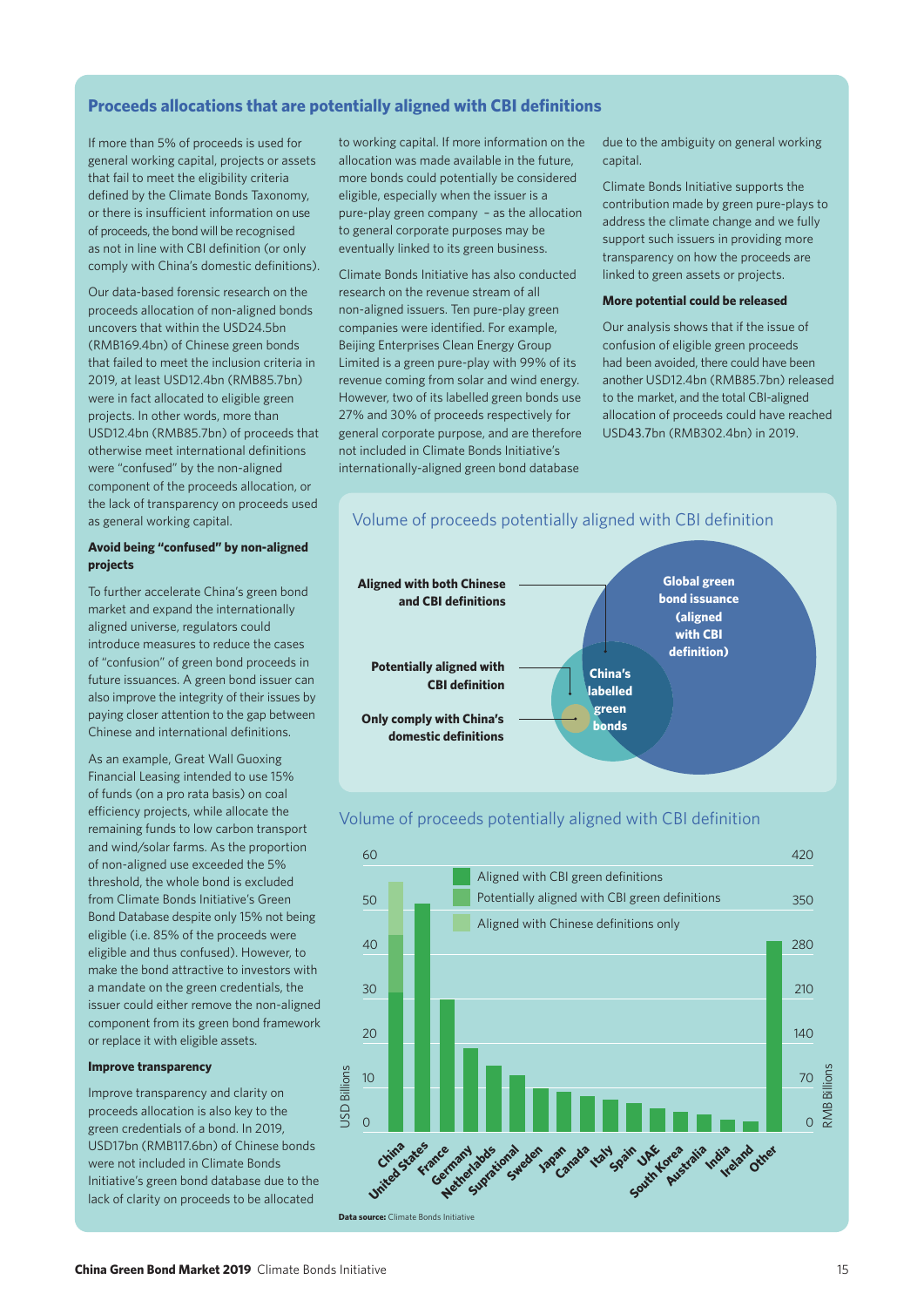# **Green Bond Policy Development**

2019 marks a year of systemisation of policies governing the green bond market undertaken by the nation's top regulators, as well as more fiscal incentives introduced at the local level. The long-waited rules around the standardisation of the green bond verifiers market are still in the process of being developed. We have identified several noteworthy policy developments as follows.

#### **Green Industry Guiding Catalogue**



In March 2019, seven Ministries including the National Development and Reform Commission, the People's Bank of China, and the Ministry of

Ecology and Environment came together to publish the ground-breaking Green Industry Guiding Catalogue (2019). The new guiding document covers six broad categories of activities in the green sector ranging from energy saving and environmental protection, clean energy, cleaner production, eco-environmental industry, sustainable infrastructure to services such as third-party verification and consulting that support green development. It provides a plan to develop and encourages local governments and regulators to enact policies and measures on investment promotion, pricing mechanisms, green finance systems, and tax incentives to accelerate green finance.

Importantly, the industry catalogue also provides an underlying framework to determine clear standards on green assets and green activities in China, and can serve as the basis for the further harmonisation of China's domestic green bond standards. Regulators including PBoC and China Banking and Insurance Regulatory Commission (CBIRC), which are in the process of updating their own respective list of eligible green assets, are likely refer to the industry catalogue as an important reference. The clearer and broader definition of green goods and services from the Catalogue will also aid China's aspiration to harmonise its domestic definitions and guidelines with accepted international practices. Nonetheless, categories such as clean coal production, coal efficiency and coal plant retrofits remain in the Catalogue and could pose a challenge.

#### **Notice by the People's Bank of China of Supporting the Issuance of Green Debt Financing Instruments in Green Finance Reform and Innovation Pilot Zones**



In April 2019, China's central bank issued a Notice to support nonfinancial enterprises in the five green finance pilot zones to launch debt

financing tools in the inter-bank market to finance green eligible assets according to the Green Bond Endorsed Project Catalogue. This guidance encourages local governments to promulgate financial incentives and supports the use of green debt financing tools such as private placement note (PPN) and green asset-back securities (ABS) among urban infrastructure developers. The National Association of Financial Market Institutional Investors (NAFMII), supervised by the PBoC, will also open a "green channel" to facilitate the service.

#### **Fiscal incentives announced by municipal governments**



China's fast-growing green bonds market is entering a new stage with more substantive policy incentives – known as measures delivered in "real China's fast-growing<br>
green bonds market is<br>
entering a new stage with<br>
more substantive policy<br>
incentives – known as<br>
measures delivered in "real Investors (QI

gold and silver" – have started to emerge.

In August 2019, China's Jiangsu Province announced that it would provide an interest subsidy of up to 30% (up to RMB2m, or USD290k equivalent) for every green bond issued by non-financial corporates. In the following month, the Huzhou City – arguably the most ambitious among China's eight "green pilot cities" - announced that it would offer a RMB1 cash reward for every RMB1,000 in proceeds raised through green bonds (up to RMB500,000 or USD72,000 equivalent) from local enterprises and banks.

In China's Guangdong Province, the city of Guangzhou and Shenzhen both promised cash subsidies for green bond issuers. In Guangzhou this is in the form of 15% of the issuance fee (capped at RMB1m or USD145k equivalent), whereas in Shenzhou the subsidy amounts to 2% of proceeds (capped at RMB500,000 or 72,000 USD equivalent).

In January 2020, CCDC and Shanghai Clearing House also introduced measures to reduce issuance registration fees.

#### **The Outline Development Plan for the Guangdong-Hong Kong-Macao Greater Bay Area**



The CPC Central Committee and the State Council released a sweeping Outline Development Plan in February. The plan outlines

its support to Hong Kong in developing into a green finance hub in the Greater Bay Area through setting up, inter alia, an internationally recognised institution for green bond certification. It will also support the city of Guangzhou to develop a pilot green finance reform and innovation zone and to establish an innovative futures exchange that takes carbon emission as its primary trading commodity. Other key cities such as Macao will consider the feasibility of launching a green finance platform denominated and cleared in RMB. Shenzhen is expected to enhance its cooperation with Hong Kong in the area of green finance.

#### **Investment quota limit for QFII and RQFII cancelled**



In September, the State Administration of Foreign Exchange announced it would cancel the investment quota limit for Qualified Foreign Institutional

Investors (QFII) and RMB-Qualified Foreign Institutional Investors (RQFII). This will likely facilitate the participation of foreign investors in China's domestic financial market, making it more easily accessible. The QFII program, established in 2002, allow global institutional investors to invest in China's capital market on a selective basis. RQFII was launched in 2012, as a modified version of QFII, allowing foreign investors to use RMB to purchase securities, while a QFII uses their foreign home currency.

#### **CBIRC's ground-breaking new Guidelines**



China's Banking and Insurance Regulatory Commission (CBIRC) has been pushing the banking sector for more than ten years to stop lending to

companies with environmental infringements and to develop green financial products to support China's low-carbon transition.

On January 3, 2020, it upped the ante, issuing "Guiding Opinions of the China Banking and Insurance Regulatory Commission on Promoting the High-Quality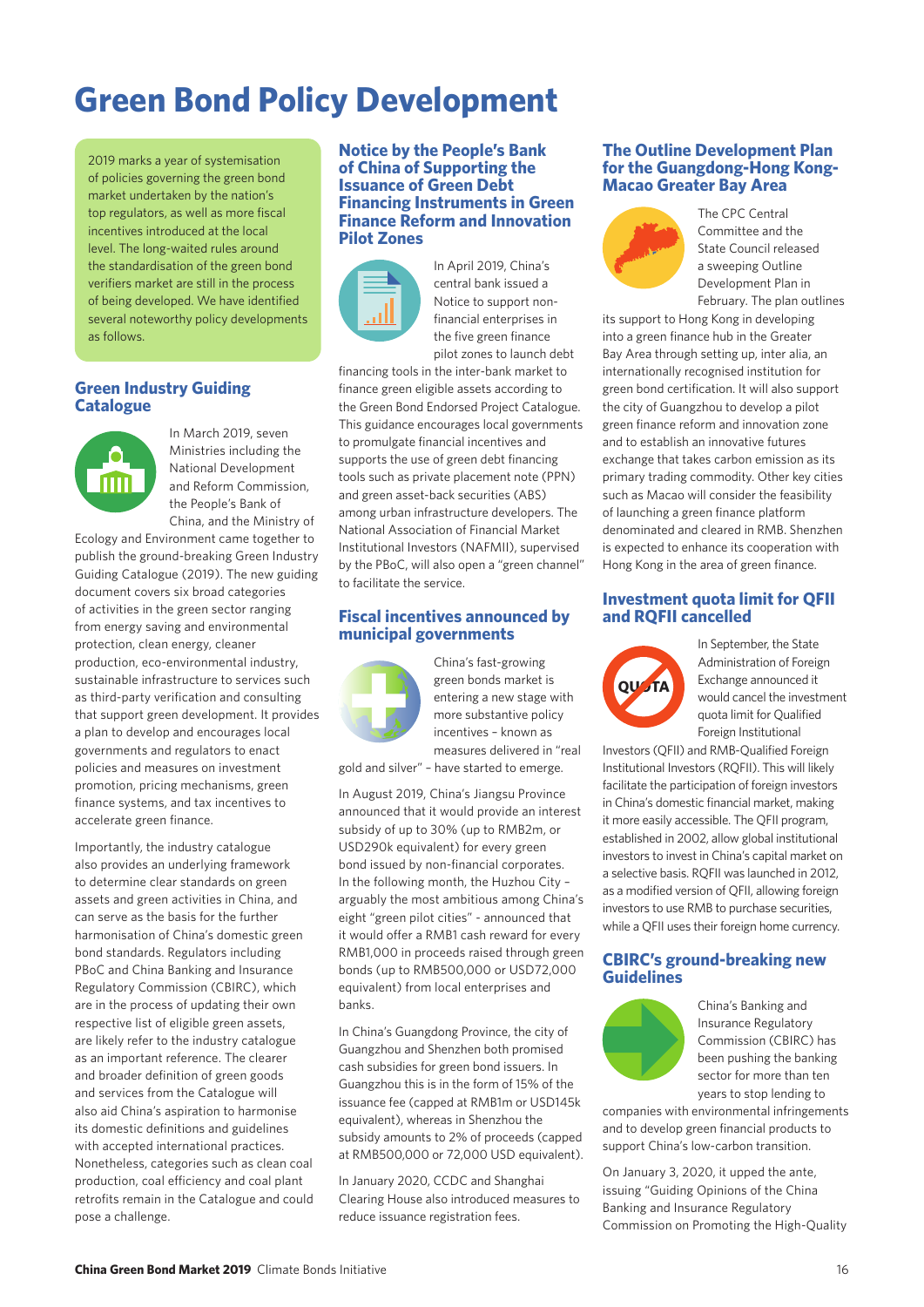Development of the Banking and Insurance Industry." Notably, the new guidance places heavy emphasis on the banking and insurance sector's responsibility and role in addressing climate and environmental risks. For the first time in a public guiding document, the CBIRC asks China-based banks and non-banking financial institutions to establish and improve environmental and social risk management systems, incorporate environmental, social, and governance (ESG) requirements into their entire credit granting process, and strengthen ESG-related information disclosure, reporting and interaction with stakeholders.

The regulator further encourages banks and other financial institutions to improve their

professional service and risk management capabilities in green finance through the establishment of dedicated green finance divisions and branches, and to speed up the development of green financial products such as energy efficiency credits, green bonds and green asset securitisation.

Through securitisation tools such as assetbacked securities (ABS) and collateralised loan obligations (CLO), which form a considerable part of China's RMB8tn (USD 1.15tn) green loan volume<sup>7</sup>, credit products can be turned into tradeable assets for insurance companies and pension funds, allowing banks to recycle that capital into new lending. This would release a large amount of much-needed liquidity into China's outstanding green bond market.

# **Conclusion and key recommendations**

2019 has been another strong year for China's green bond market with labelled green bond issuance registering an impressive 33% of year-on-year growth. Chinese regulators have continued to stimulate market growth through fiscal and monetary policy incentives, as well as seeking to improve market integrity through a series of new measures.

However, the gaps that remain between Chinese and international green bond definitions have the potential to dent foreign investors' enthusiasm in the booming Chinese market.

Going forward, the government's role in providing consistent and credible policy signals will continue to be paramount for the sustained and orderly growth of China's domestic green bond issuance volume. Successful policy measures need to be stimulatory while ensuring investor confidence in market integrity. In this vein, we have identified a number of recommendations for supporting the further development of the world's second largest green bond market, as well as increasing financing for the country's momentous transition to a low-carbon, sustainable economy.



### **Further improve green bond regulations**

#### **1.1 Bring China's green defi nitions closer to international ones**

Industry standards generally provide a crucial reference point for due diligence, investment integrity and the reputation of market participants. However, current definitions of what constitutes as an investable green asset or project are fraught with diverse interpretations across the globe.

This hinders investors' ability to assess the "greenness" of the underlying assets in a harmonised way such that the scale and speed needed for low carbon investment can grow unfettered, especially cross-border.

The booming Chinese green bond market provides overseas investors with great opportunity to gain better returns as well as meet their green investment mandates. Although it has seen incongruences in some areas of definitions, green taxonomies and disclosure practices that have precluded or hindered overseas investment, we support the following development:

#### **1) Efforts have been made to standardise domestic defi nitions**

In tackling the incongruences, China's central government has stated that it would ramp up its push to standardise the country's domestic green bond standards, which are currently regulated by multiple bodies. Chinese regulators, such as the PBoC, have signalled that further aligning Chinese domestic and international green definitions would help enhance the attractiveness and credibility of China's domestic green financial products in the global market. It could also help reduce the transaction costs and regulatory barriers which currently impede cross-border green capital flows.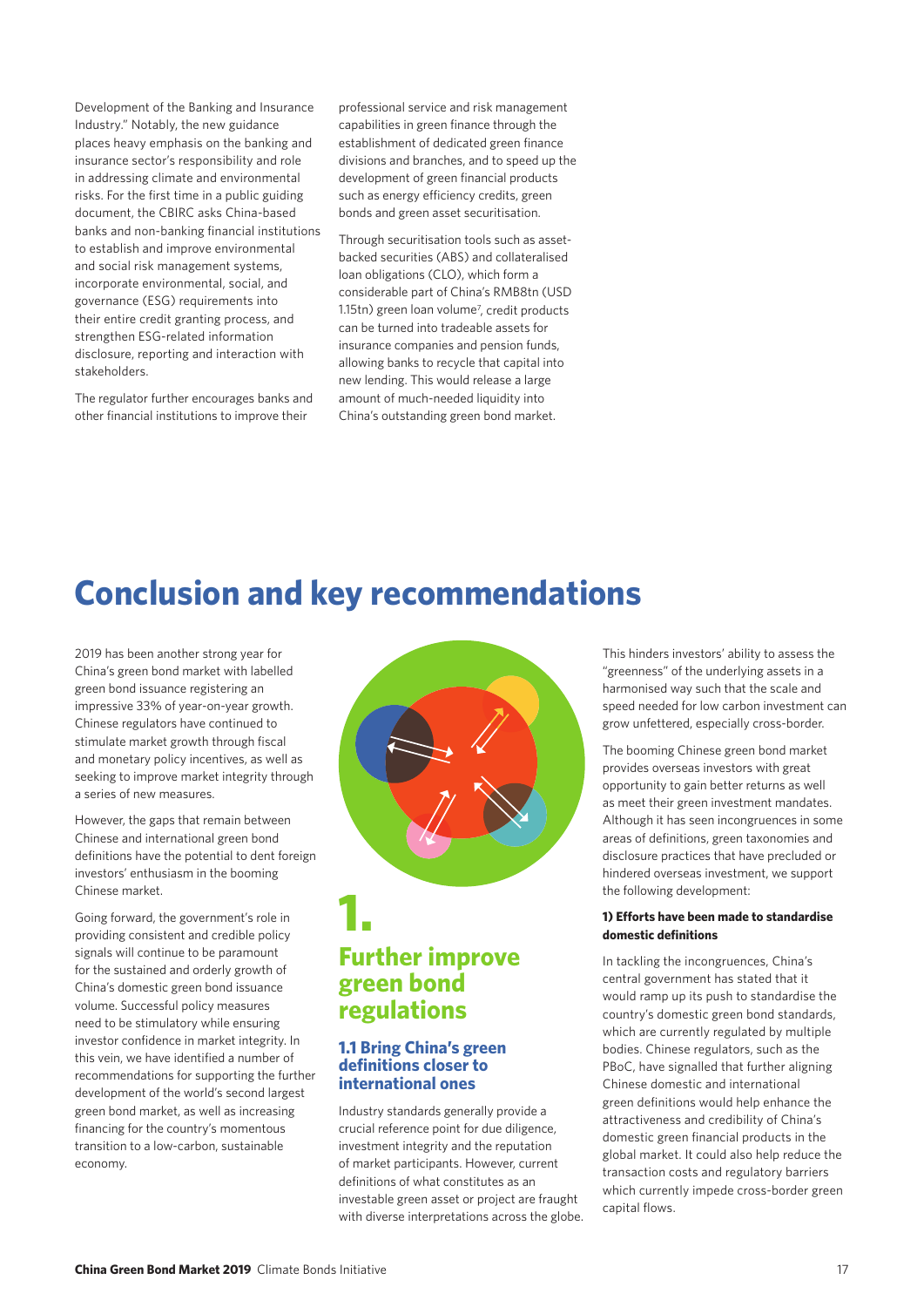#### **2) EU-China common definitions**

With the further opening up of China's financial sector and deeper integration of China's bond market to the world, the gap between international and China's domestic definitions of green is expected to the bridged. An internationally harmonised taxonomy would ensure robust definitions of "green" that adequately address environmental challenges and support China's engagement in global green initiatives.

China and the EU – both champions of green finance and home to the world's largest green financial markets – have the opportunity to create a China-EU common definition of green activities that could become a global reference point. At present, China is in the process of amending its green definitions to identify green assets for both bond markets as well as bank lending. In June 2020, People's Bank of China (PBoC), the China Securities & Regulatory Commission (CSRC) and the National Development & Reform Commission (NDRC) have announced an updated "Green Bonds Endorsed Projects Catalogue" to govern China's green bonds market in a significant consolidation that has implications for investors as the market grows.

In the EU, the European Commission's proposed Taxonomy on Sustainable Economic Activities is undergoing review. Under this backdrop there is a good opportunity and impetus for facilitating the harmonisation of green definitions. We envisage a two-step approach:

#### **Step1: Identify the low-hanging fruit**

– e.g. the areas not already in sync but requiring minor work - and work to increase the proportion of commonalities between Chinese and European standards. This could result in a mutually recognised regime for the assessment and certification of green projects. Bond-funded projects that fall into scope could enjoy the benefits such as simpler disclosure requirements and cost for certification in Chinese and European markets.

#### **Step 2: In areas where the definitions still**

**differ** - estimated to make up 30-50% of the existing taxonomies - China and the EU could work to reduce the misalignment through a bilateral dialogue and negotiations. The PBoC, for instance, has suggested that projects not covered by European standards but supported by Chinese standards should be included in European standards; whereas for projects such as "clean coal" that are outside EU definitions, China could gradually reduce their policy support to zero. The revised "Green Bonds Endorsed Projects Catalogue" have excluded "clean utilisation" of coal.<sup>8</sup>

#### **1.2 Encourage more transparency around proceeds allocation**

Aside from a divergence in the definitions of "green" projects, the lack of clarity on proceed allocation to working capital adds to foreign investors' confusion over the credibility and transparency of green bonds issued in the Chinese market. In fact, our research uncovered that allocating green bond funds to general working capital – instead of clearly tying them to a specific green project or asset - is the primary cause for a Chinese green bond to be considered not internationally aligned.

Without changing current rules and thresholds that allow green bond issuers allocating proceeds to supplement working capital, regulators such as NDRC and CSRC could encourage issuers to link working capital to pre-specified green assets, projects or activities. This could potentially grow the pool of internationally aligned green bonds from China, as discussed in previous sections of this report.

#### **1.3 Harmonisation of postissuance reporting**

In China, post-issuance reporting requirements for green bonds vary across different types of issuers. While both CSRC and NAFMII require corporates and non-financial corporates to report on allocation of proceeds semi-annually, PBoC stipulates quarterly and annual reporting from financial institutions and prescribes templates for green bond disclosures. For state-owned enterprises, reporting frequency depends on the trading venues. The harmonisation of post-issuance reporting frequency and the level of detail of the disclosure would enhance the consistency and transparency of information, thus reassuring investors of the green credentials of the bonds.

#### **1.4 Provide further guidance on the implementation of ex-ante and ex-post verifications of green bonds**

The European Commission Green Bond Standard (EU GBS) as proposed by the Technical Expert Group on Sustainable Finance ("EU TEG") in 2019 makes verification of EU green bond issuance mandatory. Issuers are required to assign external reviewers to undertake verification of their Green Bond Framework before or at issuance. Verification for allocation reporting is also required once bond proceeds are fully allocated.

In China, the 'Green Bond Assessment and Verification Guidelines' were jointly launched by PBoC and CSRC in late 2017; the first time that a government had introduced such a supervisory scheme. The Guidelines require pre-issuance verification and post-issuance tracking of green bonds, and verifiers should follow either domestic or international standards recognised by the Green Bonds Standard Committee. Further guidance on the actual implementation of the Guidelines would help to promote the transparency and integrity of the Chinese green bond market.

#### **1.5 Mobilise the financial sector to support 'brown-to-green' transition**

Encouraging greenhouse gas-intensive industry sectors such as materials, chemicals and transportation, to shift to "greener" business activities is key to the global effort to keep the increase in the global average temperature to well below 2°C.

Despite the the lack of clear evaluation frameworks beyond the clearly demarcated "green" investment activities, global green finance markets have scrambled to explore the potential to facilitate "brown-to-green" transitions for highly polluting and highemitting sectors through bond issuance.

Transition bonds, an emerging new labelled debt instrument, are targeted at emission intensive industries. They allow companies in brown industries to raise capital with the goal of gradually decarbonising their value chains by allocating proceeds to pre-defined, climate transition-related activities. Examples include energy efficiency investments, such as the use of recycled raw materials in the metal and cement industries, or gas-powered combined heat and power (CHP) in the energy sector.

Climate Bonds Initiative is also working with regulators, investors and other key market stakeholders to activate brown-togreen transition finance for segments that have largely been absent but offer huge emissions reductions potential. The share of issuance and investment that is made in emerging economies like China, India and Indonesia is crucial.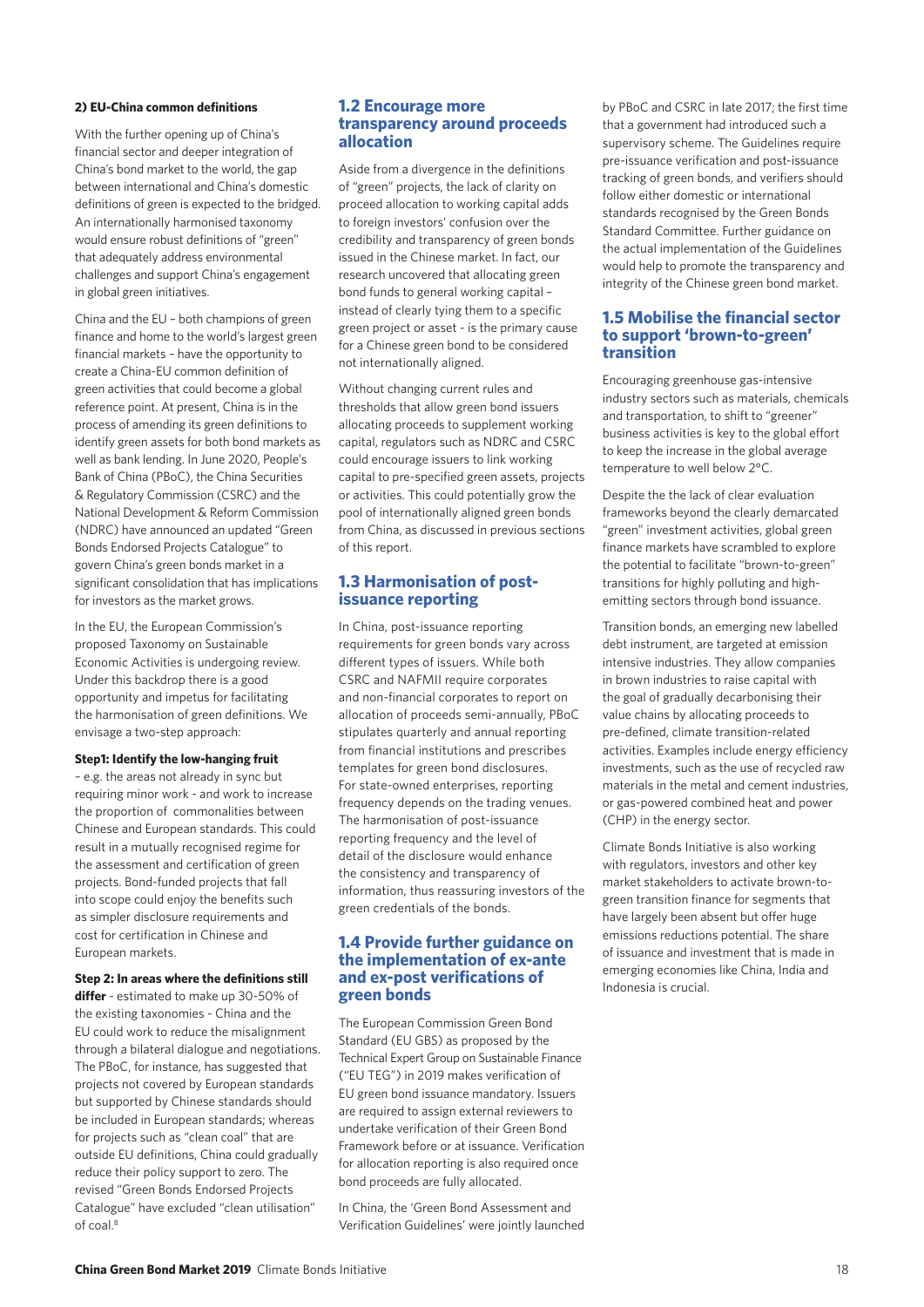

### **2. Support green bond market development**

#### **2.1 The government could provide smart, tailor-made policy incentives to green bond market players, both at national and local level**

In order to ensure continued market expansion and improved market liquidity in China, developing green bond markets at the local level is vital. Diversifying the domestic investor base to include insurers, asset managers and pension funds will also play a key role. In combination, this could provide more investment opportunities for international investors, and help tap into the great potential of Chinese investors to invest in green bonds.

While China's green bond market is currently being steered by a multitude of guidelines and measures, further growth could be spurred by tailored regulation and policy support. Different market participants have a varied need for green bond-related policies and incentives: issuers expect more sweeping subsidies and fast-tracked approval, whereas investors need better information disclosure and policy incentives.

All market actors would benefit from clearer and unified standards. We have provided examples of policy mechanisms for key market participant groups below.

#### **The market as a whole**

Improving market integrity by incorporating international best practice on company and investor disclosures, such as the Task Force on Climate-Related Financial Disclosures (TCFD). A recent example is the EU regulation requiring sustainable assets disclosure based on the EU Taxonomy as part of the TCFD implementation.

Striving to include new green products to the regulatory framework - policies introduced by PBOC and CBIRC that support product innovation have led to the strong growth of new instruments, such as green ABS and green MTN.

Harmonising rules around encouraging external reviews for green enterprise bond issuance.

#### **Issuers**

Local governments can provide detailed measures specifying how corporate can issuers apply for the existing subsidies administered by many provincial and municipal governments. The current "green channel" for green products needs to be able to provide fast-tracked approval.

Corporate bond issuers can consider asset tagging to show alignment to green disclosure policies, such as the TCFD (see above).

#### **Investors**

Associations such as the Asset Management Association of China (AMAC) and the Insurance Asset Management Association of China (IAMAC) can provide clear market guidelines on green debt instruments, as well as integrating "green" considerations into the assessment and ranking of institutional investors.

#### **Underwriters**

The Securities Association of China could integrate "green" considerations into its annual review and ranking of bond underwriters.

#### **2.2 Further develop investor education**

Investors from Asia can play a much greater role in driving the green bond market forward. Government programmes to increase awareness of the benefits of green bonds, including a diversifying investor base and positive reputational effects, would support market development. This in combination with making the issuance process clear for issuers, could facilitate more potential issuers coming to market.

The Climate Bonds Initiative is planning to conduct Chinese Green Bond Treasurer and Investor Surveys to gain a comprehensive understanding of how the fixed income investment community is addressing or intending to address climate change through investment decisions. We also hope to identify the challenges and drivers of green bond issuance in China, as well as recommending tools and incentives to encourage Chinese green bond issuers and

investors to further engage in green finance.

#### **2.3 Bring pension funds to what has been a bank dominated market**

Pension funds, along with other institutional investors, have an important role to play in scaling up the green bond market. In most OECD pension funds, bonds remain by far the dominant asset class in portfolio allocations, accounting for 50% of total assets under management on average. Many of them are likely to increase their asset allocation to these instruments via green bonds. For example, Japan's Government Pension Investment Fund (GPIF), the largest Japanese public investor and the world's largest pension fund by assets under management (YPN159tn/USD1.6tn), has begun allocating substantial amounts of money to green bonds.

In China, banks are the dominant investor group in the bond market, followed by insurance companies. This shares the same investor structure in the global market. However, despite the traditionally low-risk, low-return strategy of leaving the funds in banks or investing in treasury bills, Chinese pension funds have already begun investing in bonds and equities. Shanghai, Beijing and other provinces have entrusted their pension funds to the National Council for Social Security Fund (NCSSF) for investment.

Although provincial governments are not allowed to invest in financial products such as equities and bonds, the NCSSF is. Local pension funds and NCSSF could establish a framework for green bond investing, which could further influence other institutional investors in China and deepen the market for green bonds.

#### **2.4 Establish a common green standard for BRI**

The Belt and Road Initiative (BRI) established by China is creating huge investment opportunities with possible implications for green bond issuance within China and across borders. President Xi Jinping has stressed the need to "green" the BRI. Raising Chinese investors' awareness of green investment and leveraging capital from international investors can help scale up the investment in green infrastructure in BRI countries.

A common China-EU standard could help attract more green capital to the "Belt and Road" project development and reduce its investment and environmental risks.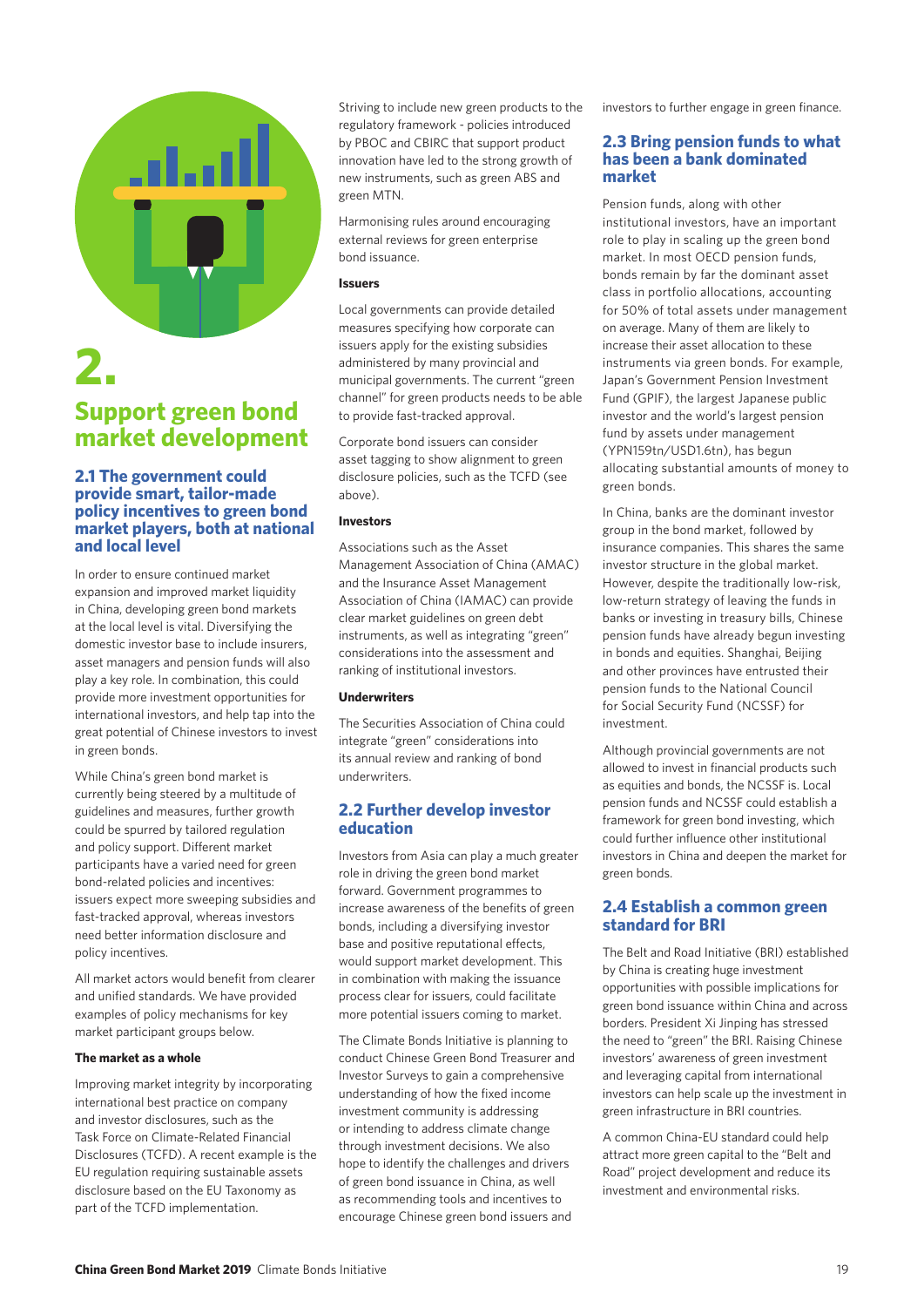With the talk of the convergence of green definitions, regulators and market participants can explore the opportunity of extending the scope of work to Asia, Europe, Latin America and parts of Africa. This could bring together key markets in driving the low carbon transition.

Work to promote inter-regional cooperation and a common language on green bond standards in the BRI is already underway. Inter-governmental cooperation mechanisms, such as the ASEAN+3 Bond Market Forum (ABMF), for example, has been promoting the harmonisation and standardisation of bond market infrastructures - including a segment dedicated to green and climate bond products - among the finance ministries, central banks and financial supervisors from the ASEAN+3 (China, Korea and Japan) countries.

Top Chinese lenders have also begun issuing green bonds: for example, the Industrial and Commercial Bank of China (ICBC) brought its inaugural green bond to market in April 2019 to support the development of green projects under the BRI and to boost the inter-bank regular cooperation in the region. According to ICBC, the Green Belt and Road inter-bank regular cooperation (BRBR) Bond was offered in Chinese yuan, the U.S. dollar and the Euro. It followed both Chinese and European green bond standards, and prioritised underwriting banks from BRI countries.

#### **2.5 Issue a green sovereign bond**

A sovereign green bond can signal a country's commitment to its sustainable, low-carbon growth strategies. It can have a positive impact on the private sector investment case for green assets and projects.

Increased collaboration between different departments in government (traditionally treasury and sustainability) is one of the positive spill-over effects of issuing a green bond; inter-ministerial collaboration can support ongoing efforts to implement a country's long-term low-carbon growth strategy.

A green sovereign bond can also set up a benchmark price for the domestic green bonds market. Driven by high demand and an increasingly diversified investor base, several treasuries have reported better pricing of their green bonds compared to past issuances.

China could bring a demonstration sovereign green bond issuance to the market to further incentivise its domestic market.



### **Diversify green instrument types**

#### **3.1 Regulation released to guide green ABS development**

Green asset-backed securities (ABS) have increased dramatically in recent years and have become an important component of China's green debt market. Green corporate ABS is the largest section.

Regulation on green ABS is not unified in China. Green ABS is divided into three categories and under different regulations. CBIRC and PBoC are the regulators of green credit ABS, with green loans as the underlying assets; CSRC and Shanghai Stock Exchange set rules for green corporate ABS (with the original owner of underlying assets is corporate); and NAFMII is the regulator of green ABN (Asset-backed Notes) in the inter-bank market.

All regulators require the use of proceeds of green ABS to be aligned with the Green Bond Endorsed Project Catalogue (2015).

Besides the Catalogue, the only other guidelines dedicated to green ABS were released by the Shanghai Stock Exchange in 2018. The regulations on green credit ABS and green ABN are not separated from current regulatory frameworks for green bonds.

Dedicated regulations need to be developed to guide and ensure the continued growth of green ABS.

#### **3.2 Growing green municipal issuance**

Green municipal bonds ("munis") have increasingly been used as a financing tool to close the vast infrastructure, climate mitigation and adaptation investment gaps.

Local governments across the world, including in the United States, Australia, New Zealand, South Africa and Sweden, have issued green munis to finance green and climate-resilient projects. Looking ahead, green munis can also lend themselves to support the green initiatives in China's Fourteen Five period.

This would be further supported by additional regulatory support from Chinese authorities for example by allowing the rollover of municipal debts into green bonds when they are tied to green infrastructure investments, and allowing local governments to raise foreign debt. The latter would help attract long-term investors and cheaper funds from the international capital market into China's green infrastructure projects.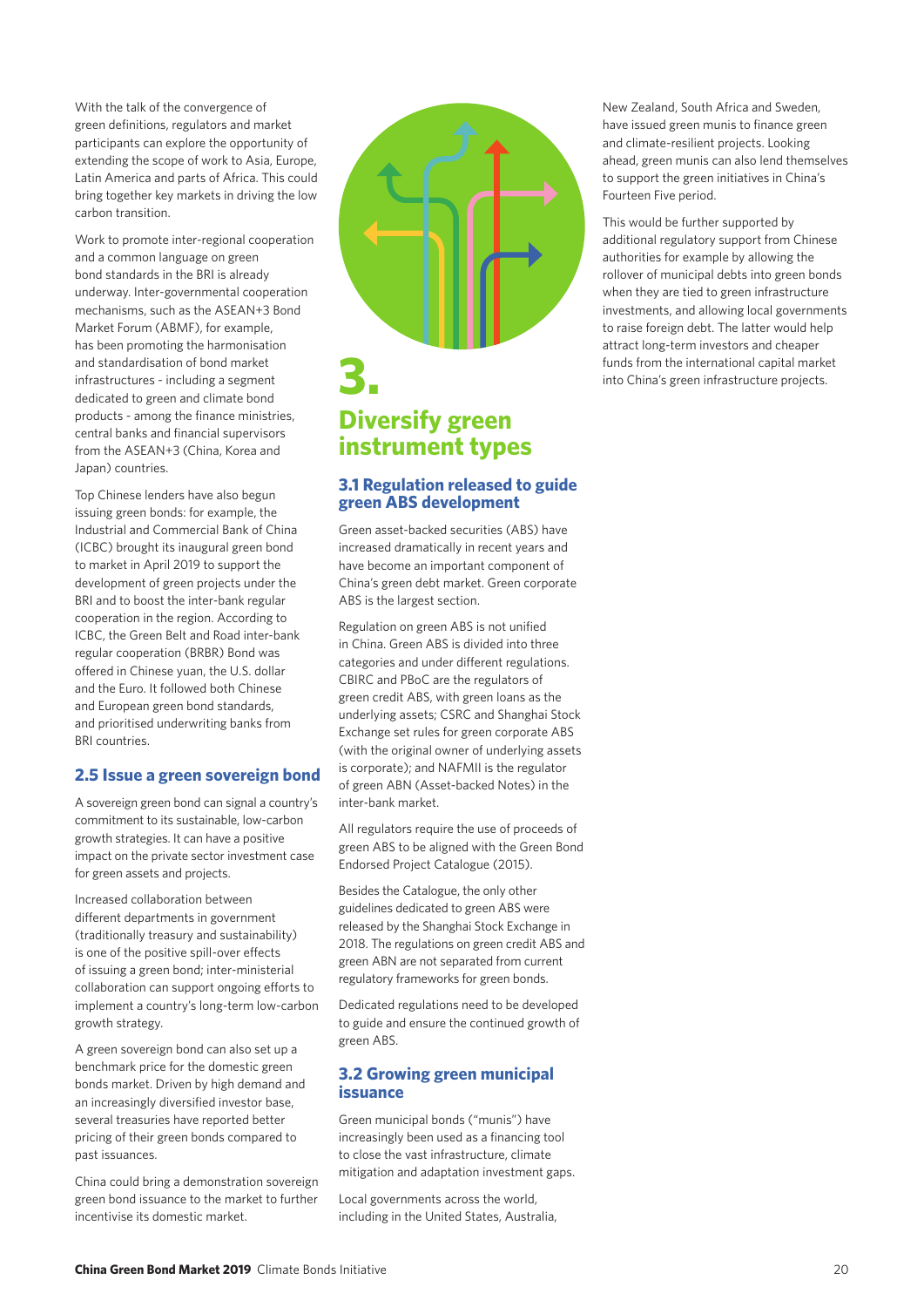# **Appendix 1 Terminology**

#### **Terminology**

#### **Labelled green bonds**

In China's domestic market, labelled green bonds are either approved by regulators or registered at stock exchanges with a green label in the bond name. In the overseas market, issuing documents or external review reports are used to identify the green label.

#### **Aligned green bonds**

Only bonds with 95% or more of proceeds dedicated to green assets or projects that are aligned with the Climate Bonds Taxonomy are included in Climate Bonds Initiative Green Bond Database. These bonds are referred to as green bonds aligned with CBI definitions in this report.

#### **Non-aligned green bonds**

If a bond's use of proceeds (UoP) is not aligned with the Climate Bonds Taxonomy, the bond is not included in the Climate Bonds Initiative Green Bond Database. The same applies if more than 5% of proceeds are expected to be used for general corporate purposes, working capital, social assets or projects/assets that are not aligned with the Climate Bonds Taxonomy. Lack of sufficient information to determine the alignment of use of proceeds also results in exclusion. These bonds are also referred to as excluded green bonds, non-aligned green bonds or green bonds only aligned with local definitions.

#### **Certified Climate Bonds**

Climate Bonds Initiative administers the Climate Bonds Certification Scheme. Issuers can certify their green issuance under the Climate Bonds Standard and Sector Criteria. Independent approved verifiers provide a third-party assessment that the use of proceeds comply with the objective of capping global warming at 2°C.

#### **Unlabelled Climate-aligned bonds**

The term refers to bonds that support the transition to a low carbon economy but have not been labelled as "green" by the issuing entity.

These go beyond the green label and indicates a much larger set of bonds issued by entities that have at least 75% of revenue derived from "green" business lines in at least one of the climate themes defined by Climate Bonds Taxonomy.

# **Appendix 2 Climate Bonds Taxonomy**



#### **Climate Bonds Taxonomy**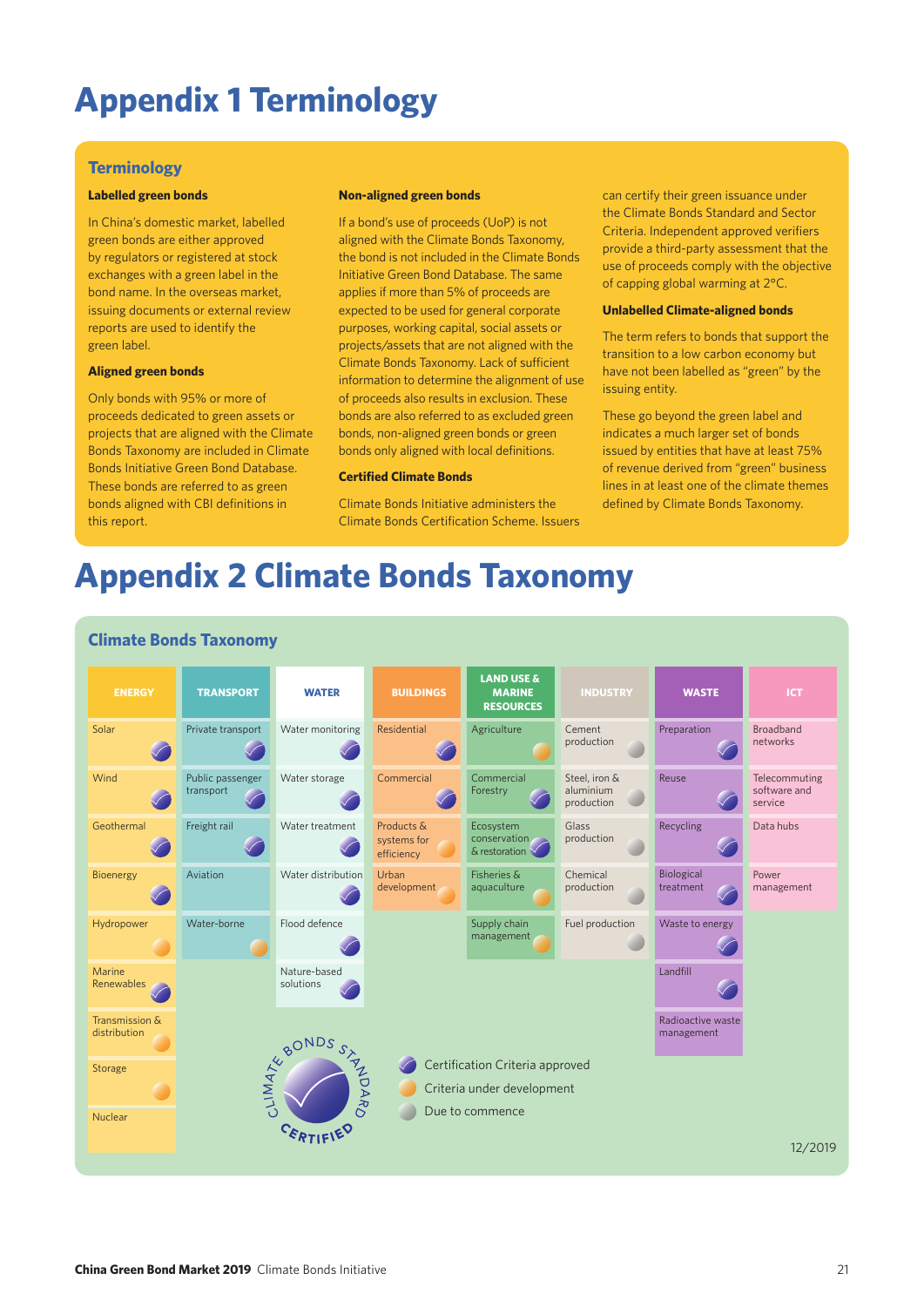# **Appendix 3 Index performance**

With regard to the identification method of index sample bonds, CCDC made three innovations. Firstly, the index goes beyond the labelled green bond and identified non-labelled bonds that are actually financing green assets. It encourages and guides investment in broader green sectors.

Secondly, is to propose solutions to the differences in the identification of clean fossil energy projects and pollution prevention projects among the four green bond standards prevailing at home and abroad, that is, to fully consider the positive effects of these projects on the current environmental benefits.

The third is to dig deep into the green information of stock financial bonds, define the scope of "green loans" and other factors based on loan investment projects, and calculate the proportion of bonds raised to green project loans in the funds raised from bonds, thus achieving the identification and classification of green financial bonds purpose.

#### **ChinaBond China Climate Aligned Bond Index**

As of 31 December 2019, there were 357 constituent bonds included in the ChinaBond China Climate-aligned Bond Index with a total outstanding amount of RMB1.31tn. The average duration is 3.79 years and the 1-year total return of the index was 4.90%. 99.99% of the proceeds of index constituents were allocated to green projects.

#### Total return: Chinabond China Climate-aligned Bond Index



**Jan-2010 2011 2012 2013 2014 2015 2016 2018 2019 2020 2017**

#### **ChinaBond China Green Bond Select Index**

As of 31 December 2019, there were 1201 constituent bonds included in the ChinaBond China Green Bond Select Index with a total outstanding amount of RMB3.06tn. The average duration is 3.87 years and the 1-year total return of the index was 5.07%. 90.15% of the proceeds of index constituents were allocated to green projects.

#### Total return: Chinabond China Green Bond Select Index



Note: all the four indices are Fortune Indices

### **ChinaBond China Green Bond Index**

As of 31 December 2019, there were 1343 constituent bonds included in the ChinaBond China Green Bond Index with a total outstanding amount of RMB3.25tn. The average duration is 3.78 years and the 1-year total return of the index was 5.06%. 89.48% of the proceeds of index constituents were allocated to green projects.



#### **ChinaBond CIB Green Bond Index**

The index was launched jointly by CCDC and China Industrial Bank. Eligible projects have to be confirmed by China Industrial Bank's Green Finance Criteria (2016). As of 31 December 2019, there were 318 constituent bonds with a total outstanding amount of RMB728.62bn. The average duration is 1.76 years and the 1-year total return of the index was 4.69%. 92.37% of the proceeds of index constituents were allocated to green projects.

#### Total return: ChinaBond CIB Green Bond Index

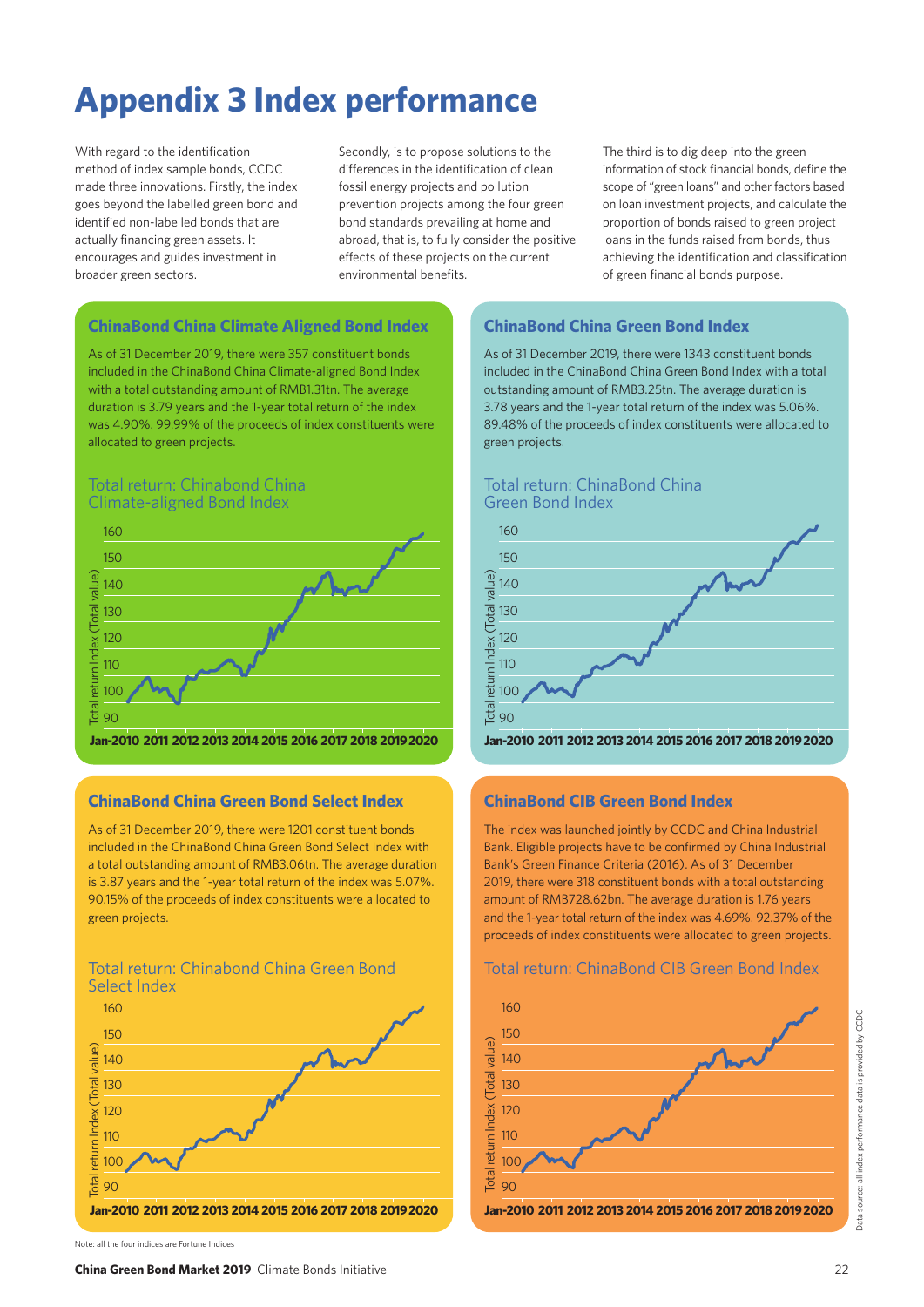# **Appendix 4 External review types**

| <b>Type of review</b>                                                                                                       | <b>What it covers</b>                                                                                                                                                                                                                                                 | <b>Service Providers</b>                                                                                                                                                                                                                             |
|-----------------------------------------------------------------------------------------------------------------------------|-----------------------------------------------------------------------------------------------------------------------------------------------------------------------------------------------------------------------------------------------------------------------|------------------------------------------------------------------------------------------------------------------------------------------------------------------------------------------------------------------------------------------------------|
| <b>Third party Assurance</b>                                                                                                | Assurance reports state whether the green issuance is<br>aligned with the Green Bond Principles and the Climate<br><b>Bonds Standard</b>                                                                                                                              | Audit firms                                                                                                                                                                                                                                          |
| <b>Second Party Opinion</b>                                                                                                 | Provide an assessment of the issuer's green bond<br>framework, analysing the "greenness" of eligible projects/<br>assets. Some second party opinions also provide a<br>sustainability rating, giving a qualitative indication                                         | Environmental Social Governance (ESG)<br>service providers (such as Oekom,<br>Sustainalytics, Vigeo Eiris, DNV GL)<br>and scientific experts (such as CICERO,<br>CECEP Consulting). Other environmental<br>consultants and assessment organisations. |
| <b>Green Bond Rating</b>                                                                                                    | A number of rating agencies assess the bond's alignment<br>with the Green Bond Principles and the integrity of its<br>green credentials                                                                                                                               | Rating agencies such as Moody's, S&P<br>Global Ratings, JCRA, R&I, RAM Holdings                                                                                                                                                                      |
| <b>Pre-issuance verification</b><br>of the Climate Bonds<br><b>Certification according to</b><br>the Climate Bonds Standard | The Climate Bonds Standard is the only Paris Agreement<br>aligned standard available in the market. Independent<br>verification confirms that the use of proceeds adhere to the<br>Climate Bonds Standard and sector specific criteria (e.g.<br>Low Carbon Transport) | Verifiers approved by the Climate Bonds<br>Standard and Certification Scheme                                                                                                                                                                         |

# **Appendix 5**

#### **Taiwan Xinguang Investment Trust Issues ChinaBond 10- Year Treasury Green Related Bond Index Products**

In September 2018, the ChinaBond 10-Year Treasury Bond and Policy Bank Bond Green Enhancement Index was released to the public. In February 2019, Shin Kong Investment Trust successfully issued the Shin Kong China 10-year Treasury Bond and Policy Finance Additional Green Bond ETF tracking the index in the Taiwanese market. The scale of the product has been growing rapidly since its issuance, and its assets reached nearly RMB6bn by the end of the first quarter of 2020.

# **Appendix 7**

#### **List of CCDC Pioneer Green Bond Issuers, Investors and Underwriters**

CCDC evaluated and released a list of pioneer member organisations in leading the China's domestic green bond issuance, investment and underwriting in 2019. This encourages the market players to further develop the green bond universe and promotes a standardised and well-functioning green bond market. See more details: Innovation-Valuation

# **Appendix 6**

#### **Report on Green Bonds Environmental Benefits Disclosure**

In 2017, entrusted by the Green Finance Professional Committee of the Chinese Finance Society, CCDC and China Energy Conservation Consulting jointly conducted a study on the disclosure metrics of green bond environmental impact. The research developed indicators at both basic indicators and sub-sectors indicators.

Basic indicators are applied to all green bonds, while the sub-sector indicators are used types of green industries and key environmental benefit characteristics involved in fundraising projects are selected for disclosure in the corresponding part of the indicators.

The index system by field is constructed based on industry environmental

risk and environmental performance characteristics, and strives to reflect the core characteristics of the industry in environmental performance and environmental risk with the fewest indicators, which not only meets the scientific requirements of information disclosure, but also does not add too much extra burden to the issuer. Through comprehensive analysis and research on the environmental benefit information disclosure system and disclosure index system, the project provides technical support for the healthy development of the green bond market and lays the foundation for further research and formulation of green bond related systems. See more details.

#### **Endnotes**

**1.** http://www.sse.com.cn/assortment/bonds/corporatebond/latest/c/4694310.pdf

- **4.** https://us.spindices.com/indices/fixed-income/sp-green-bond-index
- **5.** https://www.solactive.com/wp-content/uploads/2018/10/Guideline\_Solactive-Green-Bonds-Index\_Update\_20181101.pdf
- **6.** https://research.ftserussell.com/products/downloads/FTSE\_Chinese\_Green\_Bond\_Index\_RuleBook.pdf?511
- **7.** https://finance.sina.com.cn/money/bank/bank\_hydt/2019-11-25/doc-iihnzhfz1470164.shtml
- **8.** http://finance.sina.com.cn/zl/china/2020-05-30/zl-iirczymk4366008.shtml

**<sup>2.</sup>** http://www.caneurope.org/docman/fossil-fuel-subsidies-1/3011-briefing-on-fossil-fuel-subsidies-and-the-paris-agreement/file **3.** https://ec.europa.eu/info/sites/info/files/business\_economy\_euro/banking\_and\_finance/documents/190618-sustainable-finance-tegreport-taxonomy\_en.pdf